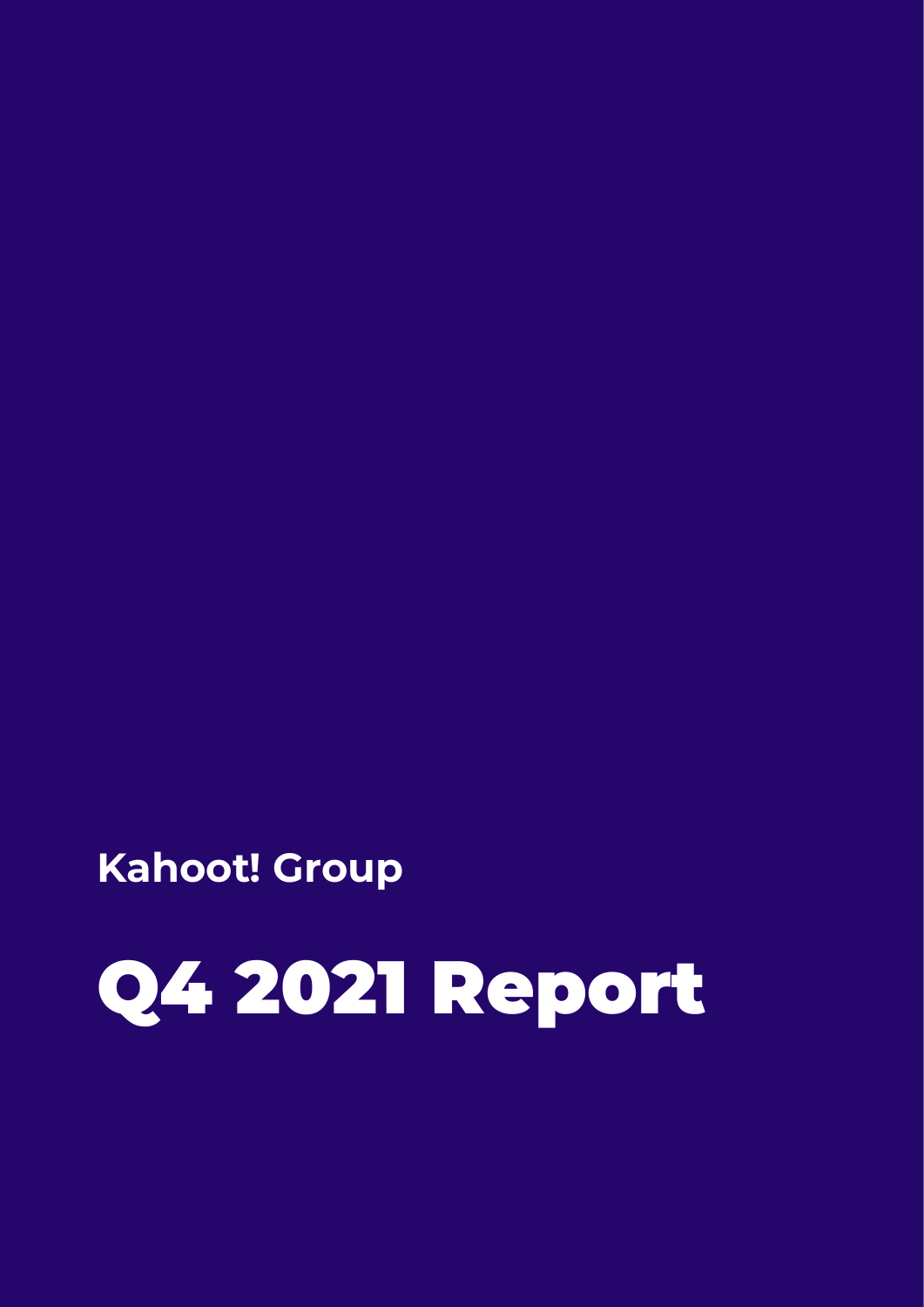# **Kahoot! Group Reports Fourth Quarter 2021 Financial Results**

**OSLO, 17 February 2022 – Kahoot! ASA, (KAHOT) today announced financial results for its fiscal quarter ended 31 December 2021, in-line with the main numbers presented on the trading update 11 January 2022. Kahoot! reports Q4 invoiced revenue of \$39.7m, up 126% YoY, ARR \$133m, up 122% YoY and Q4 92% Gross Margin**

«*Our mission is to make learning awesome. Our portfolio of products drives billions of learning interactions annually, coming together through continuous product development, innovation and a team with focus and ambition to put magic learning moments at everyone's fingertips.*

*The Kahoot! Group achieved several strategic and financial milestones during the final quarter of 2021, including record-level activity and continued strong organic growth on the core Kahoot! platform. We delivered significant group-wide growth across all business areas with invoiced revenue up 126% YoY for the quarter, and 137% for the full year 2021, although we ended the quarter below our expectations due to our year end performance under increased uncertainty related to Omicron, including schools and businesses closing early before the holidays. In the quarter we also saw significantly improved cash-flow from operations, achieved in large part due to our scalable platform and our commitment to a user generated, sustainable and profitable growth.*

*Our continuous focus on realizing synergies across the Group's diverse portfolio has yielded solid results in a quarter where we further expanded our audience engagement offerings for all customer groups, launching a host of new innovative features and products. We are excited to springboard into 2022 after a record-year and quarter for the Kahoot! Group*» - Eilert Hanoa, CEO of Kahoot!

# **Fourth Quarter 2021 - Financial and Operational Highlights**

- Organic user growth on the Kahoot! platform (over the past 12 months) continued with 30.9 million active accounts, up 25% YoY and 310 million hosted sessions, up 24% YoY with a total of approx. 2.0 billion participants (non-unique) globally, up 32% YoY.
- Kahoot! reached more than 1.1 million paid subscriptions across all services, up 64% YoY, representing an organic increase of 95,000 from the third quarter, with 60,000 on the Kahoot! platform. At the end of the fourth quarter, Kahoot! at Work reached 490,000 paid subscriptions, Kahoot! at School reached 365,000 paid subscriptions and Kahoot! at Home & Study reached 255,000 paid subscriptions.
- Invoiced revenue (billings) was \$39.7 million in the fourth quarter, up 126% YoY, including Clever, which contributed \$12.8 million. Excluding Clever, invoiced revenue in the fourth quarter grew \$9.3 million YoY to \$26.9 million, up 53%. For the full year 2021 invoiced revenue grew \$61.9 million YoY to \$107.2 million (including \$18.5 million from Clever for the four-month period from September to December), up 137%. In the fourth quarter, the U.S. and Canada as the largest region represented 61% of the Kahoot! Group's invoiced revenue (including Clever).
- Annual Recurring Revenue ("ARR") of \$133 million, up 122% YoY. Clever contributed approx. \$47 million from its U.S. ecosystem partners.
- Total revenue and other operating income of \$33.0 million, up 193% YoY. For the full year total revenue and other operating income grew \$61.9 million YoY to \$91.3 million, up 211%.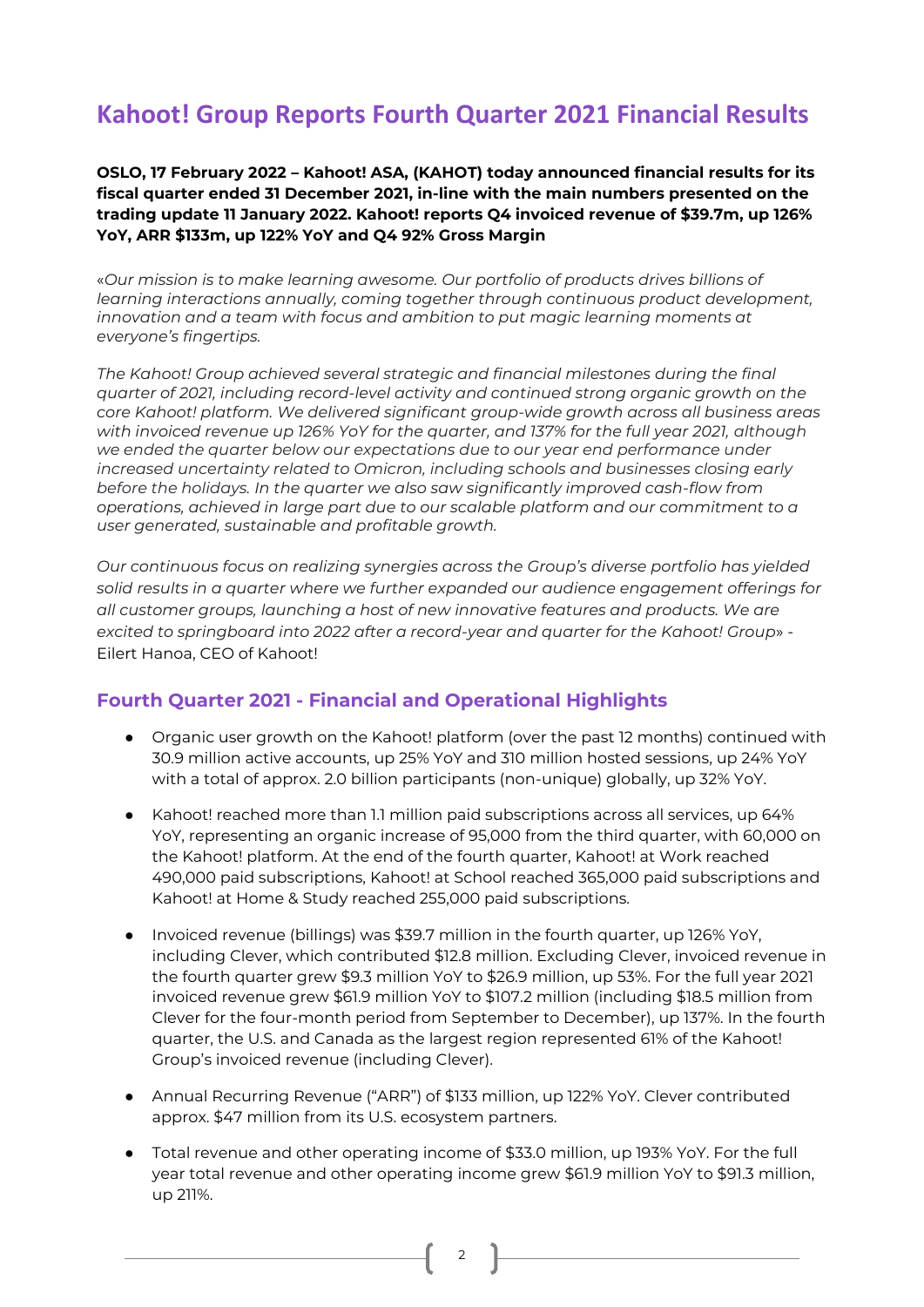- Adjusted EBITDA (excluding share-based compensation expenses and related payroll taxes, acquisition related expenses and listing cost) grew \$5.4 million YoY to \$5.5 million. For the full year adjusted EBITDA grew \$18.6 million YoY to \$19.3 million.
- Cash flow from operations (excluding payment of listing and acquisition cost, and cash effects related to share-based compensation) of \$13.4 million, up 92% YoY, with positive contribution from Clever, and \$31.3 million for the full year, up 80% YoY.
- Cash and cash equivalents as of 31 December 2021, totaled \$107.8 million. The Group has no interest-bearing debt.

*"The fourth quarter demonstrated the solid scalability of the Kahoot! Group. With only limited growth in the organization and continued immaterial marketing spend, our talented team were able to deliver invoiced revenue of \$39.7 million, Annual Recurring Revenue of \$133 million, and all-time high cash flow from operations (adjusted) exceeding \$13 million, representing more than 30% cash conversion of invoiced revenue for the quarter."* - Ken Østreng, CFO Kahoot!

# **Alternative Performance Measures**

In order to enhance the understanding of the Kahoot! Group's performance, the Group presents certain measures and ratios considered as alternative performance measures (APMs) as defined by the European Securities and Markets Authority, and these should not be viewed as substitutes for any IFRS financial measures. The APMs includes Invoiced Revenue, Monthly Recurring Revenue (MRR), Annual Recurring Revenue (ARR), EBITDA, adjusted EBITDA, adjusted cash flow from operations and equity ratio. These APMs are presented as the Group considers them to be important supplemental measures to understand the overall picture of revenue and profit generation in the Group's operating activities.

|                                                  |                      | Restated <sup>®</sup> |                      | Restated <sup>6</sup> |
|--------------------------------------------------|----------------------|-----------------------|----------------------|-----------------------|
| USD in millions                                  | Q4 2021 <sup>5</sup> | Q4 2020               | FY 2021 <sup>5</sup> | FY 2020               |
|                                                  |                      |                       |                      |                       |
| Total revenue and other operating income         | 33.0                 | 11.3                  | 91.3                 | 29.3                  |
| Cost of sales 1                                  | 2.6                  | 1.3                   | 7.0                  | 3.7                   |
| Employee benefit expenses <sup>2</sup>           | 13.9                 | 5.7                   | 35.2                 | 14.4                  |
| Other operating expenses <sup>3</sup>            | 11.1                 | 4.1                   | 29.7                 | 10.6                  |
| Total operating expenses                         | 27.6                 | 11.2                  | 72.0                 | 28.7                  |
| <b>Adjusted EBITDA</b>                           | 5.5                  | 0.1                   | 19.3                 | 0.7                   |
|                                                  |                      |                       |                      |                       |
| Share based compensation expenses                | 3.7                  | 2.0                   | 10.4                 | 3.1                   |
| Payroll tax share based compensation             | (3.1)                | 9.4                   | (7.6)                | 14.2                  |
| Acquisition transaction and listing cost         | 0.3                  | 1.0                   | 6.6                  | 1.0                   |
| <b>EBITDA</b>                                    | 4.5                  | (12.2)                | 9.8                  | (17.6)                |
|                                                  |                      |                       |                      |                       |
| Invoiced revenue                                 | 39.7                 | 17.5                  | 107.2                | 45.3                  |
| ARR end of period                                | 133.0                | 60.0                  | 133.0                | 60.0                  |
| Adjusted EBITDA margin                           | 16.6%                | 1.1%                  | 21.1%                | 2.2%                  |
| Cash flow from operating activities <sup>4</sup> | 13.4                 | 7.0                   | 31.3                 | 17.4                  |
| Cash and cash equivalents end of period          | 107.8                | 256.1                 | 107.8                | 256.1                 |

<sup>1</sup> Cost of sales are third-party sales and distribution cost.

<sup>2</sup> Employee benefit expenses include regular operational payroll and employee related benefit expenses. Calculated share-based payment expenses and related payroll taxes for the Group's share option program are not included.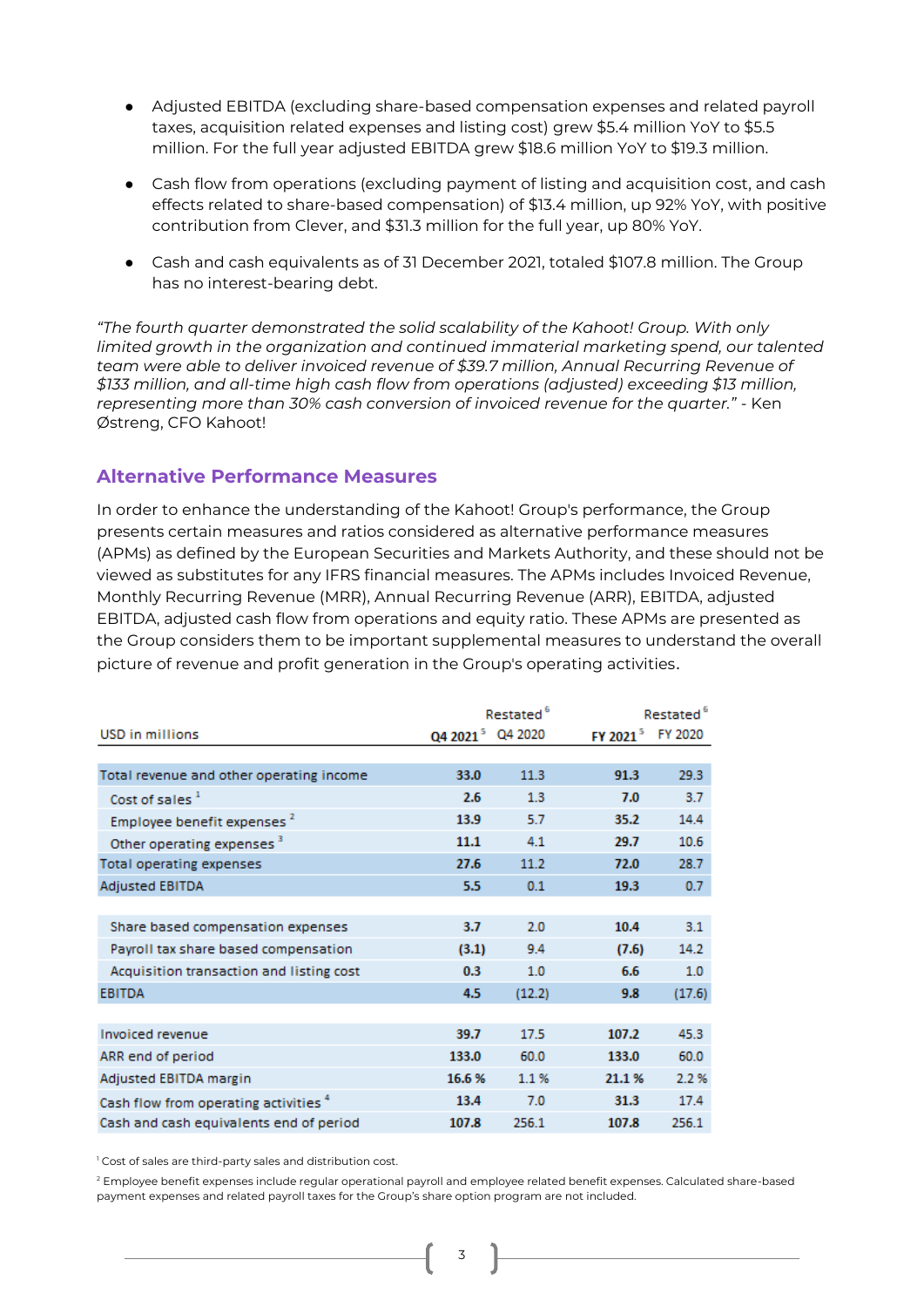<sup>3</sup> Other operating expenses not including acquisition-related expenses and listing cost.

<sup>4</sup> Q4 2021 mainly adjusted for \$1.1 million cash outflow for expenses to acquisition and listing cost, \$6.5 million cash outflow held for employee withholding tax for exercised employee share options (reversed effect from Q3), and \$3.3 million cash outflow for social security cost on exercised share options.

5 Includes Clever from 1 September 2021.

<sup>6</sup> The Group has as disclosed in the Q3 report updated the model for estimating the recognition of revenue over time (deferred revenue). Please see note 1 and 8 to the interim consolidated financial statements.

#### Description of alternative performance measures:

- Invoiced Revenue is defined as the amount invoiced to customers in the relevant period.
- Monthly Recurring Revenue (MRR) is defined as the revenue the Group expects to receive on a monthly basis from customers.
- Annual Recurring Revenue or (ARR) is defined as MRR for the applicable month multiplied by twelve.
- EBITDA is defined as the profit/(loss) for the year before net financial income (expenses), income tax, depreciation, and amortization.
- Adjusted EBITDA is defined as EBITDA adjusted for special operating items. Special operating items are material expenses and other material transactions of either a non-recurring nature or special in nature compared to ordinary operational income or expenses and include adjustments for share-based compensation expenses and related payroll taxes, acquisition-related expenses, and listing cost preparations.
- Adjusted cash flow from operating activities is defined as cash flow from operating activities adjusted for cash outflow for acquisition and listing cost and cash effects related to share-based payment.
- Equity ratio is defined as total equity divided by total assets.

# **Financial Review**

- Comparable 2020 numbers are restated for change in accounting estimates for deferred revenue, and currency translation effects relating to goodwill and intangible assets, please see note 1 and 8 to the interim consolidated financial statements.
- Total revenue and other operating income of \$33.0 million for the fourth quarter 2021, compared to \$11.3 million for the fourth quarter 2020, up 193% YoY. The increase of \$21.7 million was driven by growth of paid subscriptions for the Group's products and contribution from acquired units. Clever is included from 1 September 2021. For the full year 2021, total revenue and other operating income amounted to \$91.3 million, up from \$29.3 million for 2020, representing 211% YoY growth.
- Employee benefit expenses include regular operational payroll and employee related benefit expenses, and in addition, calculated share-based payment expenses and related payroll taxes for the Group's share option program.
	- o Total employee benefit expenses amounted to \$14.5 million for the fourth quarter 2021 vs. \$17.1 million for the fourth quarter 2020, whereof calculated share-based payment expenses and related payroll taxes for the Group's share option program accounted for \$0.6 million in the fourth quarter 2021 vs. \$11.4 million for the fourth quarter 2020.
	- o The operational payroll and employee related benefit expenses (excluding calculated share-based payment expenses and related payroll taxes) were \$13.9 million in the fourth quarter 2021 vs. \$5.7 million in the fourth quarter 2020. The increase of \$8.2 million is attributable to growth in the number of employees through acquired companies and organic growth.
	- o For the full year 2021, total employee benefit expenses were \$38.1 million compared to \$31.6 million for 2020 whereof calculated share-based payment expenses and related payroll taxes for the Group's share option program accounted for \$2.9 million in 2021 vs. \$17.2 million in 2020.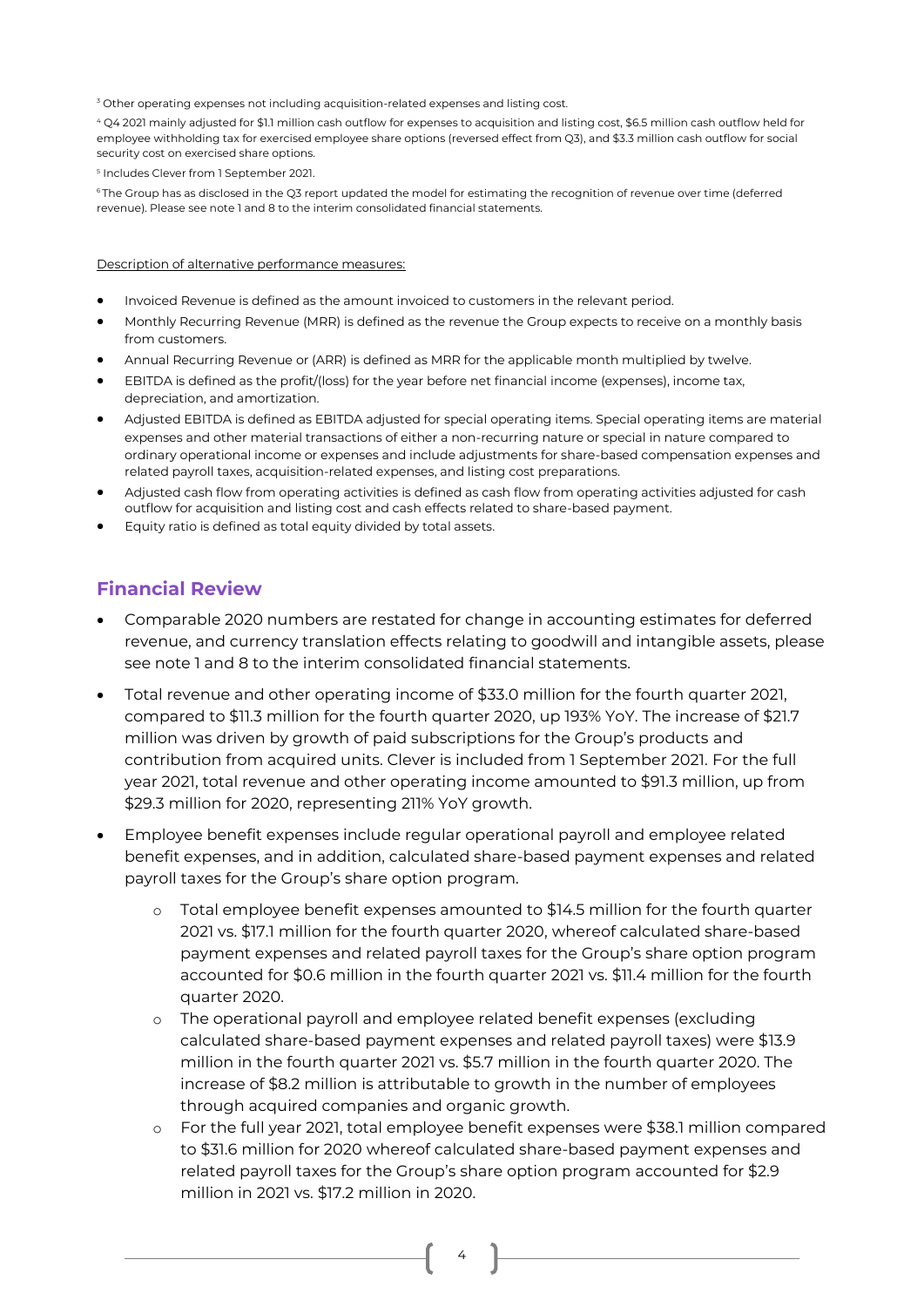- o The operational payroll and employee related benefit expenses (excluding calculated share-based payment expenses and related payroll taxes) were \$35.2 million for 2021 vs. \$14.4 million for 2020. The increase of \$20.8 million is attributable to increased number of employees through acquired companies and organic growth. Number of full-time employee equivalents were 422 by the end of 2021 vs. 182 by the end of 2020.
- EBITDA amounted to \$4.5 million for the fourth quarter 2021 compared to -\$12.2 million for the fourth quarter 2020. The improvement of \$16.7 million is due to revenue growth and reduced share-based payment expenses and related payroll taxes for the Group's share option program. For the full year 2021, EBITDA was \$9.8 million, up \$27.4 million from -\$17.6 million in 2020.
	- o EBITDA adjusted for share-based compensation expenses and related payroll taxes, acquisition-related expenses and listing cost preparations, was \$5.5 million for the fourth quarter 2021, up \$5.4 million compared to for the fourth quarter 2020. For the full year 2021, EBITDA adjusted for share-based compensation expenses and related payroll taxes, acquisition-related expenses and listing cost preparations was \$19.3 million, up \$18.6 million compared to 2020.
- Depreciation and amortization expenses amounted to \$3.7 million for the fourth quarter 2021 compared to \$1.1 million for the fourth quarter 2020. The increase of \$2.6 million is due to amortization of intangible assets from acquired companies. For the full year 2021, depreciation and amortization expenses were \$10.2 million compared to \$2.6 million for 2020.
- Net financial income amounted to \$1.5 million for the fourth quarter 2021, compared to net financial expense of \$14.5 million for the fourth quarter 2020. The financial income for the fourth quarter 2021 were affected by net foreign exchange gains and net change in fair value of future performance-based considerations related to acquisitions. For the full year 2021, net financial income amounted to \$2.0 million compared to \$15.0 million net financial expense for 2020.
- The \$0.8 million positive effect from income tax for the fourth quarter 2021 is due to tax effect on amortization of intangible assets. The positive effect from income tax for the full year 2021 was \$1.8 million.
- During 2021, total assets increased by \$433.7 million to \$811.9 million. The increase was primarily attributable to acquisitions. Per the end of 2021, non-current assets were \$687.1 million, up from \$115.7 million by the end of 2020. The increase is attributable to goodwill and intangible assets from the acquisitions of Clever, Motimate and Whiteboard.fi. Current assets were \$124.8 million whereof cash and cash equivalents represented \$107.8 million.
- Total liabilities increased during 2021 by \$134.0 million to \$226.1 million per the end of the year, whereas deferred tax liability represents \$46.3 million, contract liabilities (deferred revenue) \$60.8 million. Deferred and contingent consideration for acquisitions amounts to \$95.9 million (whereof \$42.8 million are non-current) to be settled in combination of approx. 22% shares and 78% cash.
- Equity ratio per the end of 2021 was 72%.
- Cash flow from operations for the fourth quarter was \$2.8 million compared to \$7.0 million for the fourth quarter 2020. Adjusted cash flow from operations in the fourth quarter was \$13.4 million (mainly adjusted for \$1.1 million cash outflow for expenses to acquisition and listing cost, \$6.5 million cash outflow held for employee withholding tax for exercised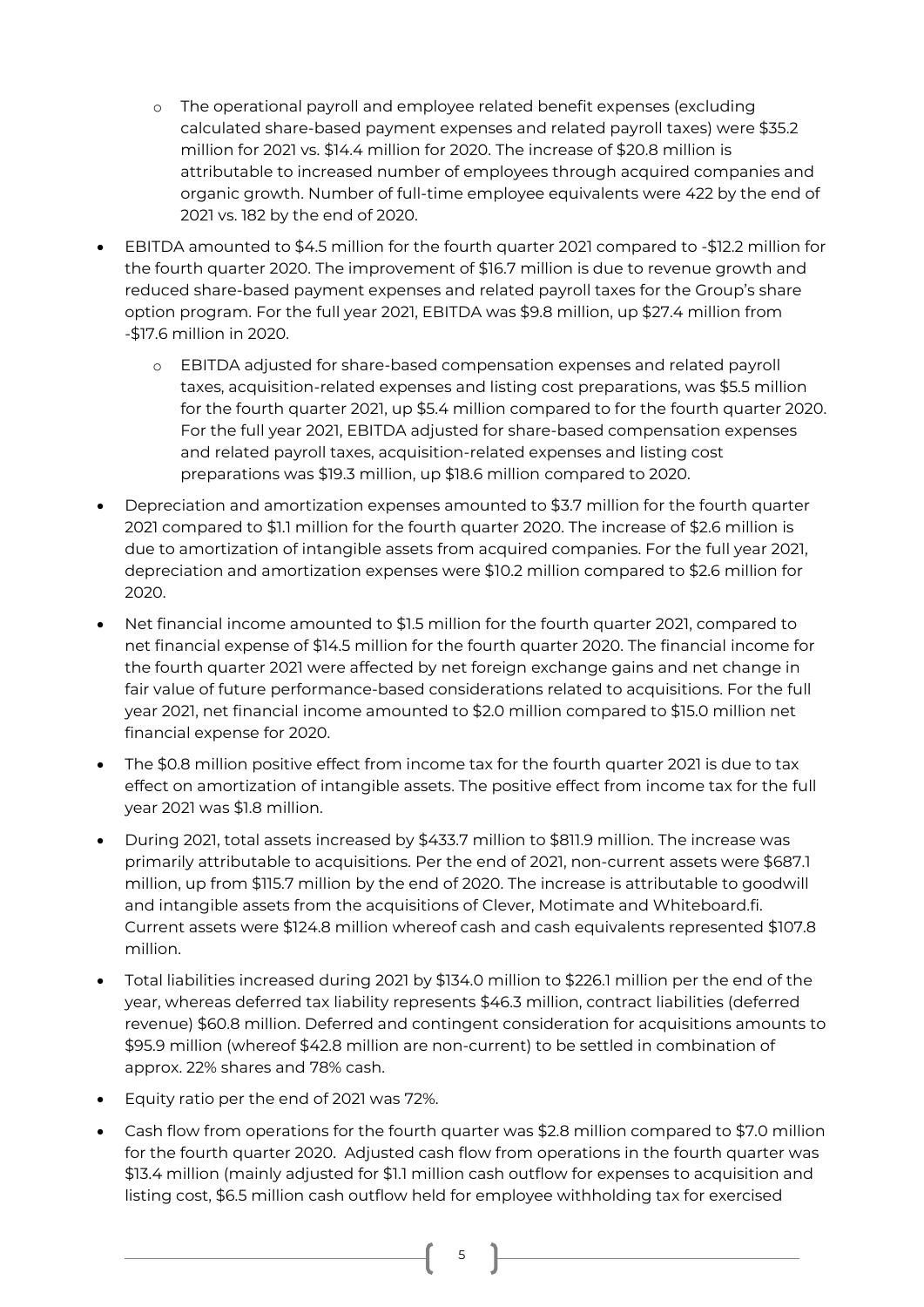employee share options (reversed effect from Q3), and \$3.3 million cash outflow for social security cost on exercised share options). For the full year 2021, cash flow from operations was \$23.7 million compared to \$17.4 million for 2020. Adjusted cash flow from operations for the full year 2021 was \$31.3 million, up 80% YoY.

• Cash flow from investing activities amounted to -\$102.5 million in the fourth quarter 2021 mainly due to payment for deferred consideration for the acquisition of Clever. For the full year 2021, cash flow from investing activities was -\$367.7 million which includes the acquisitions of Motimate, Whiteboard and Clever.

# **Market Environment**

The global growth and application of digital learning tools continues to increase at pace with digital adoption accelerating across industries and organizations, with little sign of this development relenting.

Despite a fourth quarter defined by global financial volatility where the end-of-quarter trading environment experienced some disruption as a result of the Covid-19 Omicron variant, Kahoot! has seen continued adoption and application realized across its expanding subscriber bases in all segments and geographies, while also serving 2 billion (non-unique) participants over the last 12 months alone. The popularity of digital tools is further evidenced by Clever´s strong performance during Q4, in particular with its stronghold in the largest learning market in the world, again signaling a robust demand for innovative and efficient digital learning solutions.

In sum, these developments speak to the underlying health of the Group's multi-segment business, where Kahoot!'s core platform and strategically acquired entities have established Kahoot! as an essential tool for digital learning. Vitally, however, the Kahoot! platform and the broader Kahoot! Group's relevance extends considerably further across steadily more diverse use cases, scenarios and learning contexts as a uniquely effective audience engagement tool with myriad potential applications in the classroom, at the workplace, and in the home.

With this perspective and an increasingly diverse portfolio of product offerings for widening demographics, we remain optimistic about Kahoot!'s potential for progressive growth in 2022.

# **Fourth Quarter 2021 - Strategic and Business Highlights**

- **Kahoot! at Work** added 55,000 paid subscriptions, reaching 490,000 this quarter and continued to empower employee learning, audience engagement and corporate culture with an increasingly multi-faceted suite of solutions due to the continued integration of Motimate and Actimo. Moreover, Kahoot!'s bespoke enterprise offering, Kahoot! 360 Spirit, saw the effect of its enhanced offerings including the newly launched Kahoot! Courses through significant uptake in subscriptions.
- **Kahoot! at School** added 30,000 paid subscriptions, reaching 365,000 this quarter and further evolved the offerings to the more than 9 million teachers (LTM), hundreds of millions of students and thousands of schools, campuses, universities and districts. The Kahoot! EDU offering was extended with the features such as Team mode and the launch of Math Labs by DragonBox, well received by educators and students around the globe.
- **Clever** delivered a strong first half of the 21-22 school year, with over 60% of all U.S. K-12 Schools using the Single sign-on platform Clever and more than 740 app partners on the platform. Clever remains focused on laying a robust foundation for growth and commercial added-value for its vast network, including the launch of the click-to-buy App Store and international expansion in 2022.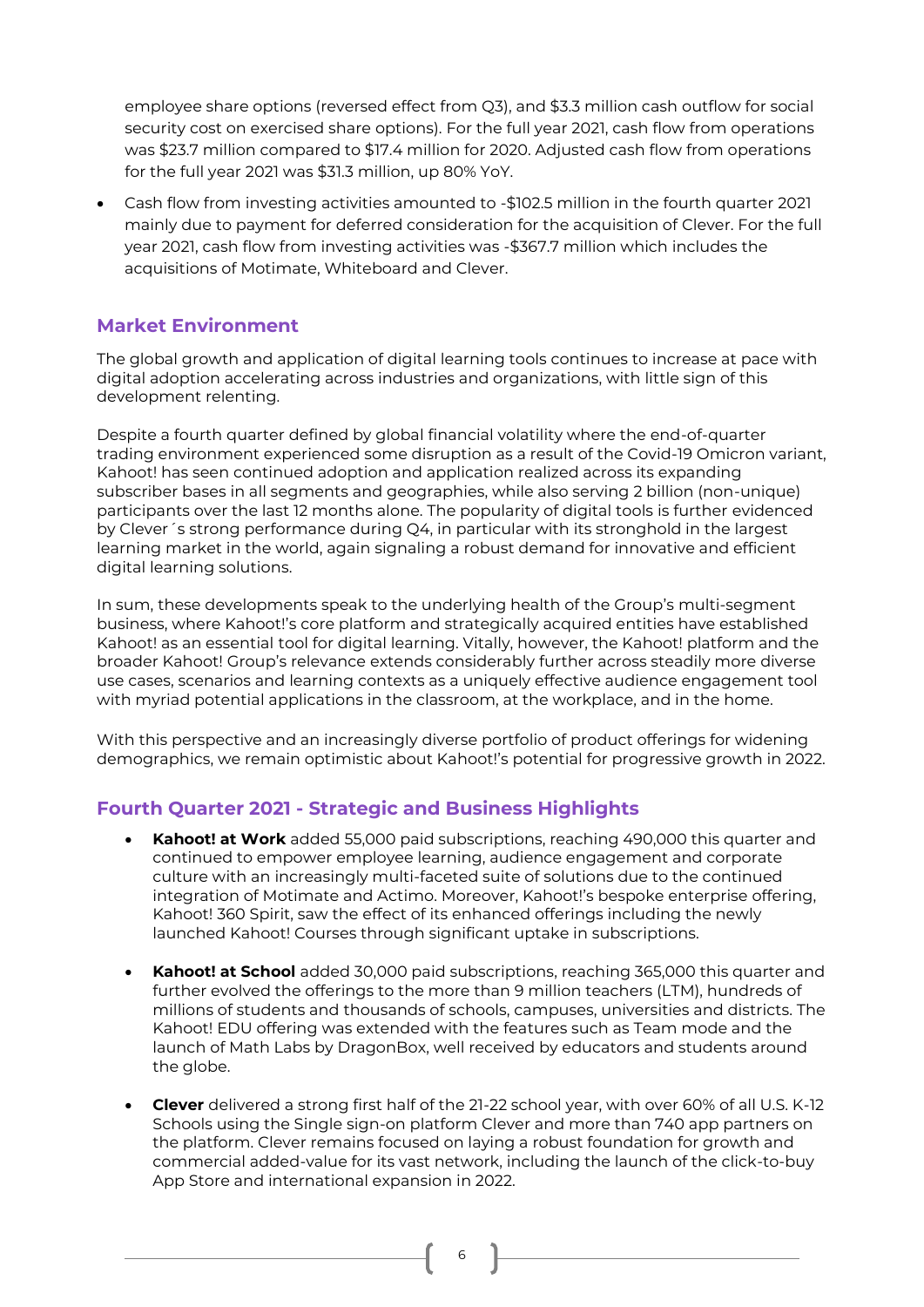- **Kahoot! at Home & Study** added 10,000 paid subscriptions, reaching 255,000 this quarter and expanded offerings through new commercial products customized for even more user segments. The newly launched Kahoot! Kids app empowers parents with a fun, explorative and safe experience to spark curiosity in young learners preschool. Moreover, the new Kahoot!+ Study subscription supports higher ed students to leverage engagement in their study and exam preparation, connecting students with a range of new features and tools to make studying more impactful.
- **Kahoot! Academy** took a major step in enriching its offering for creators and learners with the recent launch of the subscription service Kahoot!+ AccessPass. This represents the first commercial service on Kahoot!'s global digital marketplace, where verified creators and partners can monetize premium content. By enabling a marketplace, Kahoot!'s platform will be harnessed by the burgeoning global creator community to promote, sell and monetize their quality content and expertise made available for Kahoot!'s global audience.

## **Business Areas**

## **Kahoot! at Work**

Used by 97% of Fortune 500 companies, Kahoot! at Work occupies a bespoke space at the intersection of employee engagement, corporate learning, training and culture building. During Q4, the business area finalized some of its largest commercial deals to date, while continuing to expand and enrich its offering with the ongoing integration of mobile learning app, Motimate, and employee engagement app, Actimo. Kahoot!'s bespoke enterprise offering, Kahoot! 360 Spirit, saw the effect of its enhanced offerings, including the newly launched Kahoot! Courses and an updated email verification process for our Player Identifier function, through significant uptake in subscriptions. The Kahoot! at Work business area stands optimally positioned to respond to multiple workplace scenarios we have seen evolve thanks to a diverse portfolio of solutions and plans that deliver the elements to support thriving corporate cultures now, and in the future of work.

## **Kahoot! at Home**

Spearheaded by the Kahoot!+ offering, encompassing award-winning Kahoot! DragonBox and Poio apps, Kahoot!'s ad-free platform and apps enables families, students and children to connect and learn in an engaging way at home, either through self-study or family fun. Q4 was a significant quarter for the Home segment's commercialization progress marked by the launches of Kahoot!+ Study, and Kahoot! Kids. The former seeks to make study more fun, impactful and effective, leveraging Kahoot!'s position as a trusted learning tool for hundreds of millions of participating students, while the latter expands Kahoot!'s demographic relevance with a bespoke, pedagogically robust product to engage a family audience which has played 100 million kahoots in the last 12 months.

## **Kahoot! at School**

Educators across the world make learning awesome with Kahoot! by tapping into the vast, inherent potential for playful education experiences to unlock every student's learning potential. During a period of disruption and uncertainty due to the Omicron variant for educators and students globally, Kahoot! further evolved its offerings to more than 9 million teachers (LTM), hundreds of millions of students and thousands of schools, campuses, universities and districts. Kahoot!'s EDU offering was enriched with features such as Team mode - designed to increase collaboration, and particularly relevant during forced hybrid and remote learning circumstances - and the launch of Math Labs by DragonBox, which were well received by educators and students worldwide.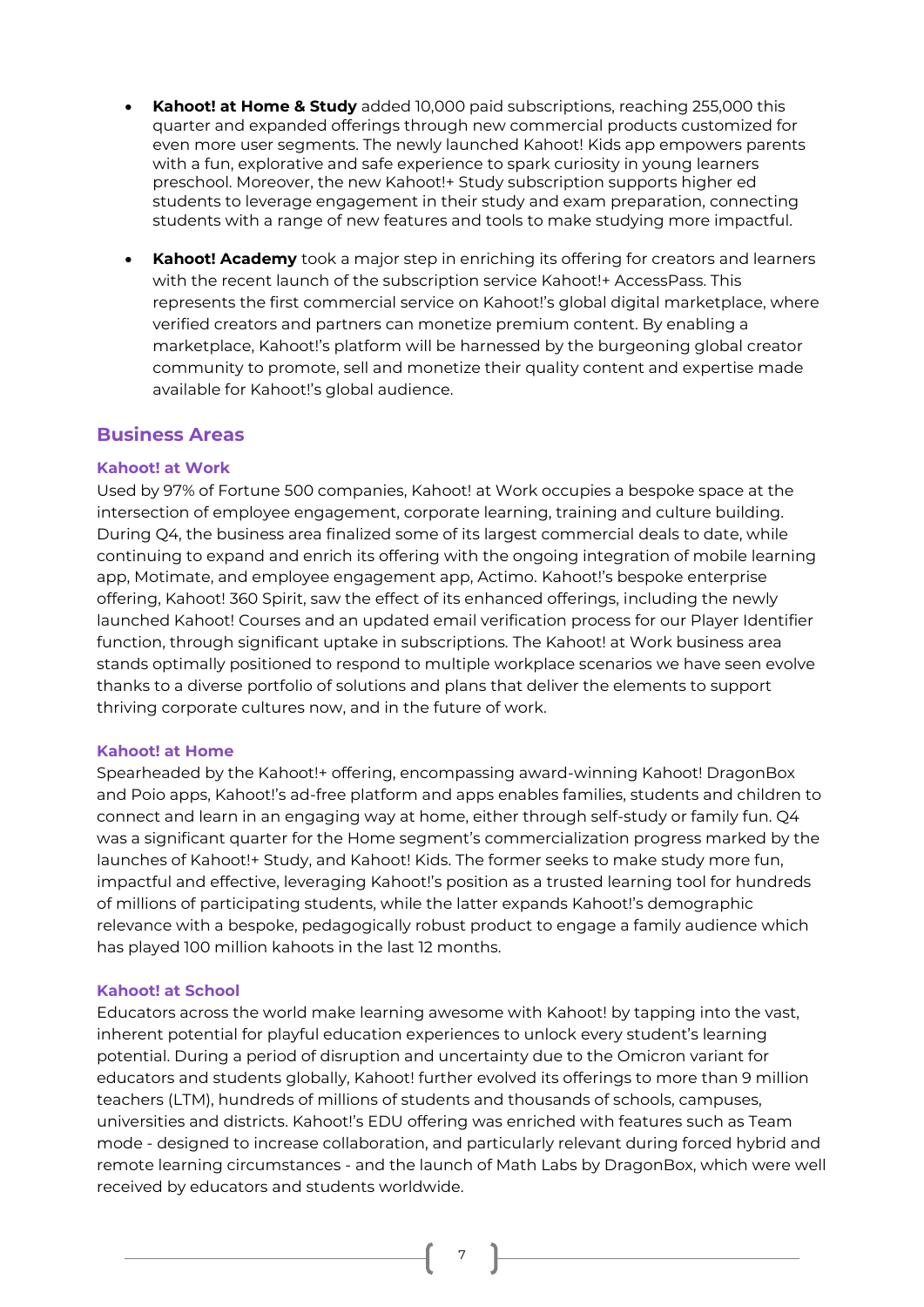## **Kahoot! Academy**

Kahoot! Academy is a global knowledge platform, online community and marketplace which enables anyone to access premium learning content and high-quality learning resources produced and curated by verified publishers and content creators. Q4 was a significant quarter in progressing Kahoot! Academy's commercialization as it marked the launch of the subscription service Kahoot!+ AccessPass. This represents the first commercial service on Kahoot!'s global digital marketplace, where verified creators and partners can monetize premium content. By enabling a marketplace, Kahoot!'s platform opens itself to be harnessed by the burgeoning global creator community to promote, sell and monetize their quality content and expertise. Made possible by the singular viral growth and scale of the Kahoot! brand and platform, these developments serve to strategically position Kahoot! to reach a captive and vast global market of educators and learners.

## **Clever**

Born of the desire to save valuable time in the classroom and afford more space for innovative teaching and learning, Clever is a single sign-on portal for teachers and students, and one of the most widely used digital learning platforms by the U.S. K-12 schools. Clever delivered a strong first half of the 21-22 school year, with over 60% of all U.S. K-12 Schools using the Single sign-on platform, featuring more than 740 app partners, whereof approx. 450 paying. The ongoing focus for Clever remains to lay a robust foundation for growth and commercial added-value for its vast network, including the launch of the click-to-buy App Store and international expansion in 2022. Clever and Kahoot! continue to explore synergies and possibilities, with Kahoot! seeking to expand its considerable footprint across K12 schools in the U.S. and Canada. Similarly, efforts will continue to realize the vast potential for Clever to leverage Kahoot!'s global viral footprint to deliver its platform to educators globally.

# **Full year 2022 Outlook**

The Kahoot! Group reiterates the ambition to exceed \$190m in invoiced revenues for 2022, with recognized revenues exceeding \$155m and adjusted cash flow from operations of approx. 35% of recognized revenue.

The Kahoot! Group's annual invoiced revenue cycle is influenced by natural seasonality and market dynamics of key business areas, with the main driver being the back-to-school season for Kahoot! and for Clever in the second half of the year. Expected invoiced revenue split of approx. 40/60 in H1 and H2, in line with previous years.

For the first quarter 2022, invoiced revenue is expected at \$34-35m, representing approx. 80% YoY growth, including effect of Clever seasonality and with solid cash flow from operations.

# **Kahoot! Group Ambitions**

The Kahoot! Group's ambition is to exceed \$500m in invoiced revenues in 2025, representing approx. 40% annual invoiced revenue growth, whereof approx. 1/3 from Kahoot! at Work, 1/3 from Kahoot! at School including Clever, and 1/3 from Kahoot! at Home & Study including Kahoot! Academy Marketplace.

The operational cost base is over the period expected to be converged to approx. 60% of invoiced revenue which indicates approx. 40% cash conversion of invoiced revenue in 2025.

Financial ambitions outlined does not depend on any material acquisitions in the period.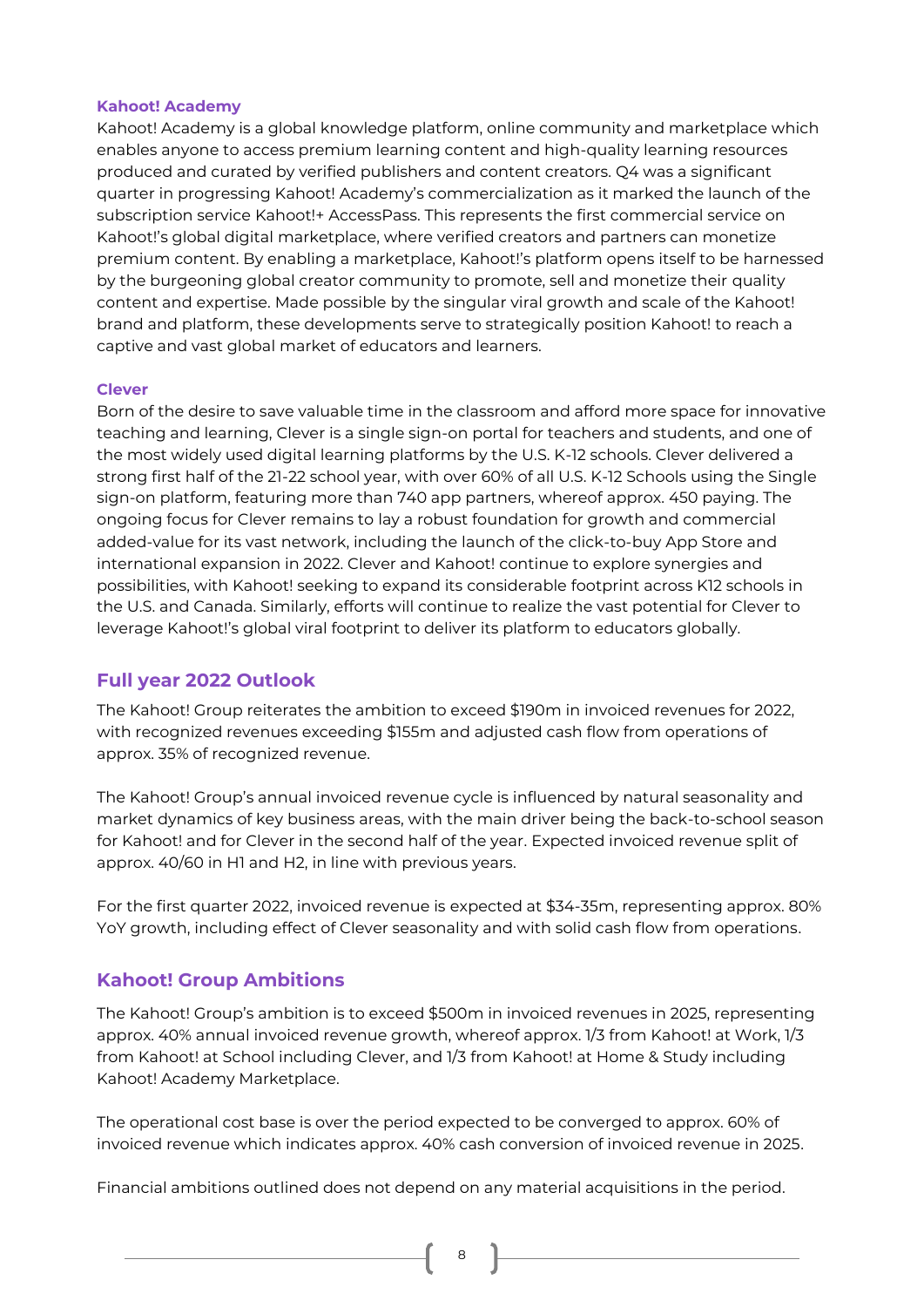As previously communicated the Company is exploring the opportunity for a secondary listing. After concluding its initial assessment, the Company has decided that it will continue to explore preparations for a potential secondary listing in the U.S. The Company will update the market in line with applicable regulatory requirements.

The information contained in this report has not been audited and may be subject to change. Please see Kahoot! News on kahoot.com/news to stay up to date on company news and updates.

For the financial year 2022, the company will disclose quarterly financial information in accordance with the published financial calendar.

# **For further information, please contact:**

Eilert Hanoa, CEO Phone: +47 928 32 905 Email: [eilerth@kahoot.com](mailto:eilerth@kahoot.com)

Ken Østreng, CFO Phone: +47 911 51 686 Email: [keno@kahoot.com](mailto:keno@kahoot.com)

# **About Kahoot!**

Kahoot! is on a mission to make learning awesome! We want to empower everyone, including children, students, and employees to unlock their full learning potential. Our learning platform makes it easy for any individual or corporation to create, share, and host learning sessions that drive compelling engagement. Launched in 2013, Kahoot!'s vision is to build the leading learning platform in the world. In the last 12 months, 300 million sessions have been hosted on the Kahoot! platform by 30+ million active accounts, with 2 billion participants (non-unique) in more than 200 countries and regions. The Kahoot! Group includes Clever, the leading US K-12 EdTech learning platform, together with the learning apps DragonBox, Poio, Drops, Actimo, Motimate, and Whiteboard.fi. The Kahoot! Group is headquartered in Oslo, Norway with offices in the US, the UK, France, Finland, Estonia, Denmark and Spain. Kahoot! is listed on the Oslo Stock Exchange under the ticker KAHOT. **Let's play!**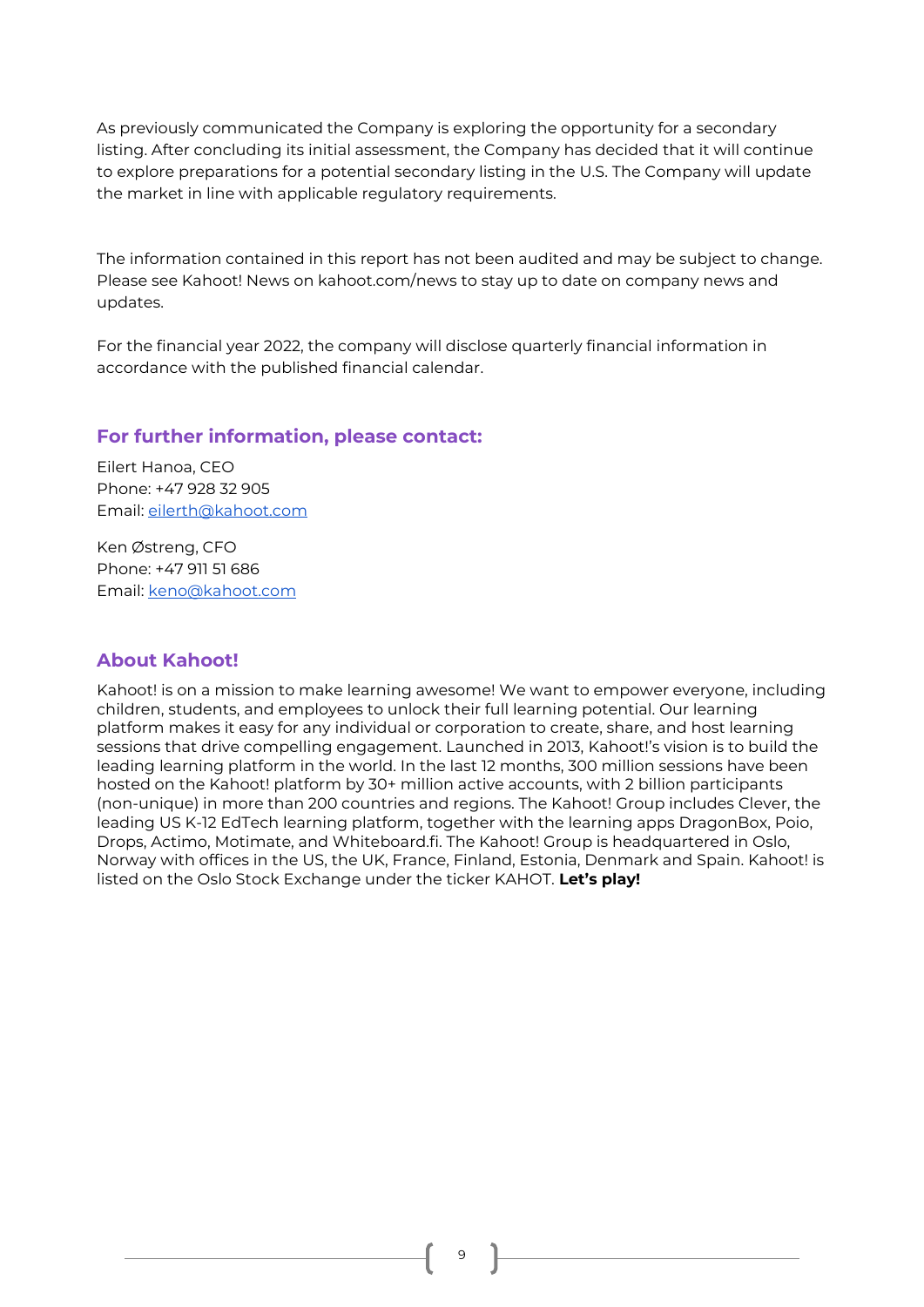# **Kahoot! platform usage development**

Overview of active accounts, hosted sessions, and participants (non-unique) on the Kahoot! platform <sup>2</sup> last twelve months per end of quarter.

| (Numbers in millions)              | Q1'20 | Q2'20 | Q3'20 | Q4'20 | Q1'21 | Q2'21 | Q3'21 | Q4'21 |
|------------------------------------|-------|-------|-------|-------|-------|-------|-------|-------|
| <b>Active accounts LTM</b>         | 16.8  | 20.3  | 21.5  | 24.8  | 28.2  | 29.0  | 30.3  | 30.9  |
| <b>USA and Canada</b>              | 8.6   | 9.5   | 9.6   | 11.2  | 12.2  | 12.8  | 13.1  | 13.4  |
| Europe                             | 5.1   | 6.5   | 6.7   | 7.4   | 8.9   | 8.8   | 9.3   | 9.8   |
| Asia Pacific                       | 1.6   | 2.1   | 2.4   | 2.6   | 2.8   | 2.7   | 3.2   | 3.3   |
| Latin America and The Caribbean    | 0.9   | 1.4   | 1.8   | 2.4   | 2.9   | 3.2   | 3.2   | 3.1   |
| Africa, The Middle East, and India | 0.5   | 0.8   | 0.9   | 1.2   | 1.4   | 1.4   | 1.4   | 1.4   |
| By category $\frac{1}{2}$ :        |       |       |       |       |       |       |       |       |
| Work                               | 0.3   | 0.4   | 0.5   | 0.5   | 0.6   | 0.5   | 0.6   | 0.7   |
| School                             | 6.0   | 6.4   | 6.9   | 7.6   | 8.3   | 8.7   | 9.1   | 9.3   |
| Home & Study                       | 10.4  | 13.5  | 14.2  | 16.7  | 19.3  | 19.7  | 20.6  | 20.9  |
|                                    |       |       |       |       |       |       |       |       |
| <b>Hosted sessions LTM</b>         | 217.6 | 210.2 | 223.8 | 250.5 | 278.9 | 303.5 | 314.2 | 310.5 |
| <b>USA and Canada</b>              | 110.3 | 97.8  | 101.8 | 115.6 | 129.3 | 146.3 | 149.1 | 142.0 |
| Europe                             | 64.5  | 64.3  | 66.2  | 71.9  | 80.3  | 84.5  | 88.4  | 91.7  |
| Asia Pacific                       | 22.0  | 23.3  | 24.6  | 25.5  | 26.4  | 26.8  | 30.7  | 32.6  |
| Latin America and The Caribbean    | 12.7  | 14.7  | 18.6  | 22.6  | 26.6  | 29.7  | 29.7  | 28.8  |
| Africa, The Middle East, and India | 8.0   | 10.0  | 12.5  | 14.8  | 16.4  | 16.2  | 16.3  | 15.4  |
| By category $\frac{1}{2}$ :        |       |       |       |       |       |       |       |       |
| Work                               | 2.7   | 2.7   | 3.1   | 3.9   | 4.6   | 4.6   | 4.9   | 5.8   |
| School                             | 79.0  | 68.7  | 76.9  | 94.3  | 112.3 | 129.6 | 134.0 | 131.4 |
| Home & Study                       | 135.9 | 138.8 | 143.8 | 152.2 | 162.0 | 169.3 | 175.3 | 173.2 |
|                                    |       |       |       |       |       |       |       |       |
| Participants (non-unique) LTM      | 1,305 | 1,245 | 1,339 | 1,492 | 1,619 | 1,855 | 1,927 | 1,976 |
| <b>USA and Canada</b>              | 742   | 655   | 683   | 760   | 818   | 973   | 1,005 | 1,012 |
| Europe                             | 344   | 347   | 360   | 392   | 423   | 472   | 493   | 525   |
| <b>Asia Pacific</b>                | 126   | 128   | 143   | 152   | 160   | 171   | 191   | 207   |
| Latin America and The Caribbean    | 59    | 73    | 99    | 124   | 148   | 168   | 168   | 164   |
| Africa, The Middle East, and India | 34    | 42    | 54    | 65    | 69    | 70    | 70    | 68    |
| By category $\frac{1}{2}$ :        |       |       |       |       |       |       |       |       |
| Work                               | 19    | 20    | 23    | 28    | 31    | 32    | 35    | 43    |
| School                             | 877   | 812   | 880   | 1,006 | 1,135 | 1,341 | 1,381 | 1,407 |
| Home & Study                       | 409   | 413   | 436   | 459   | 453   | 481   | 510   | 526   |

<sup>1</sup> Category is based on account registration data.

<sup>2</sup> All user data from the Kahoot! platform not including other services in the Kahoot! Group.

Usage metrics, particularly in the Americas, were influenced due to shutdown of schools and some disruption of normal business activity due to Omicron pandemic restrictions end of Q4.

# **Kahoot! Group paid subscription development**

| (Numbers in thousands)          | O1'20 | Q2'20 | Q3'20 | Q4'20 | Q1'21 | 02'21 | Q3'21 | Q4'21 |
|---------------------------------|-------|-------|-------|-------|-------|-------|-------|-------|
| Paid subscriptions <sup>3</sup> | 202   | 270   | 360   | 675   | 760   | 933   | 1,015 | 1,110 |
| Work                            | 83    | 100   | 105   | 245   | 255   | 403   | 435   | 490   |
| School                          | 91    | 125   | 180   | 230   | 275   | 295   | 335   | 365   |
| Home & Study                    | 28    | 45    | 75    | 200   | 230   | 234   | 245   | 255   |

3 Including acquired units from time of acquisition. Actimo were included with 125K in Q4 2020, Drops with 100K in Q4 2020, Whiteboard with 7K in Q1 2021 and Motimate with 130K in Q1 2021.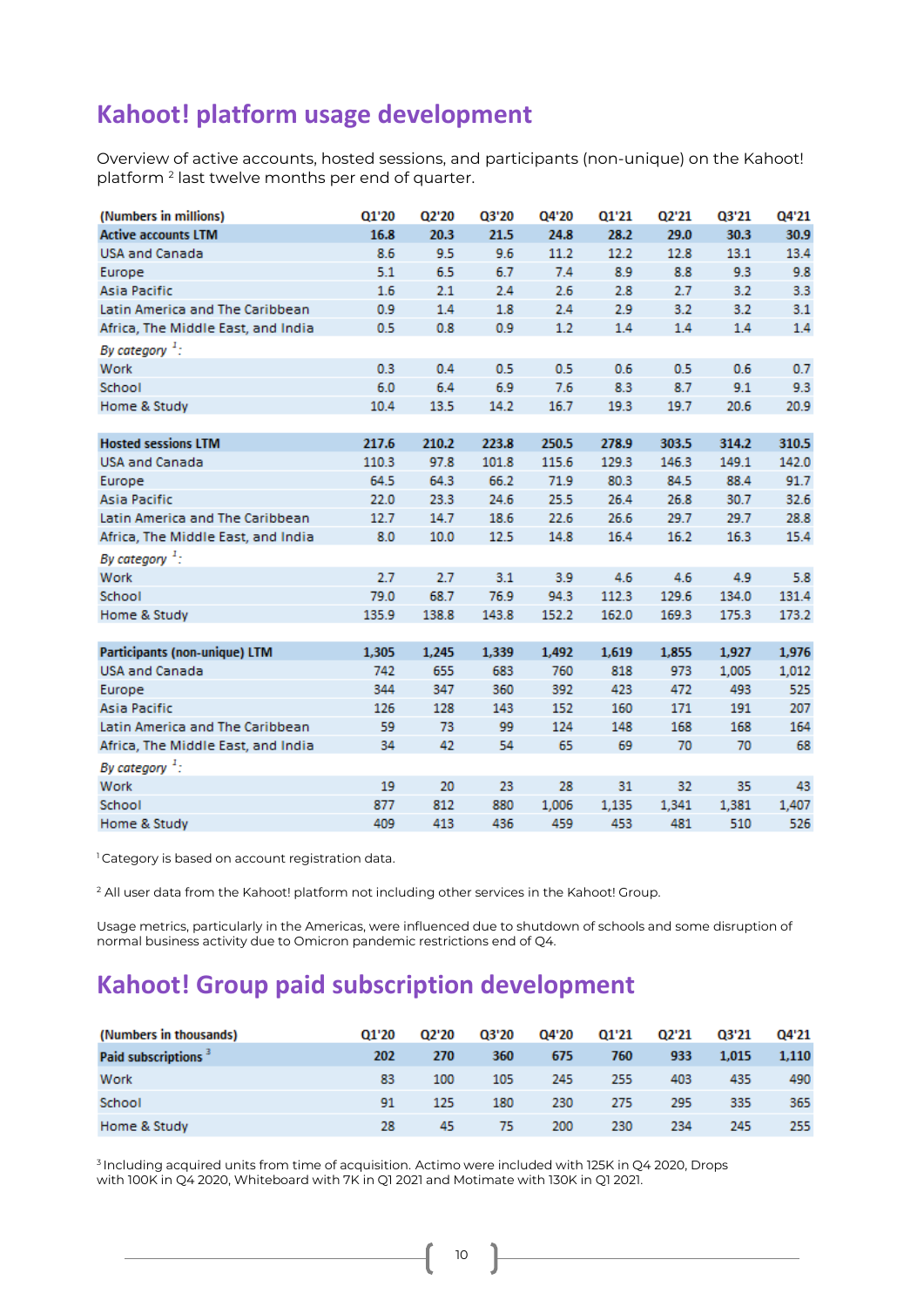# **Financial statements**

# **1. Condensed consolidated interim statement of profit or loss**

|                                                              |      |         | Restated  |         | Restated  |
|--------------------------------------------------------------|------|---------|-----------|---------|-----------|
| USD in thousands                                             | Note | Q4 2021 | Q4 2020   | FY 2021 | FY 2020   |
| Revenue from contracts with customers                        | з    | 33,022  | 11,255    | 91,016  | 29,143    |
| Other operating income                                       | з    |         | 30        | 249     | 175       |
| Total revenue and other operating income                     |      | 33,022  | 11,285    | 91,265  | 29,318    |
|                                                              |      |         |           |         |           |
| Cost of sales                                                |      | 2,629   | 1,283     | 7.029   | 3,717     |
| Employee benefit expenses                                    |      | 14,518  | 17,110    | 38,105  | 31,625    |
| Other operating expenses                                     |      | 11,366  | 5,126     | 36,351  | 11,553    |
| Operating profit/(loss) before deprec. and amortiz. (EBITDA) |      | 4,509   | (12, 234) | 9,780   | (17, 577) |
| Amortization of intangible assets                            |      | 3.246   | 861       | 8,848   | 1.897     |
| Depreciation                                                 |      | 465     | 220       | 1.357   | 685       |
| Operating profit/(loss) (EBIT)                               |      | 798     | (13, 315) | (425)   | (20, 159) |
| <b>Financial income</b>                                      |      | (66)    | 116       | 432     | 372       |
| <b>Financial expenses</b>                                    |      | (63)    | (134)     | (205)   | (329)     |
| Net change in fair value of financial instruments            |      | 661     | 848       | 2,371   | 848       |
| Net foreign exchange gains (losses)                          |      | 981     | (15, 290) | (641)   | (15,908)  |
| Net financial income (expenses)                              |      | 1,513   | (14, 460) | 1,957   | (15,017)  |
| Profit/(loss) before income tax                              |      | 2,311   | (27, 775) | 1,532   | (35, 176) |
| Income tax                                                   |      | (771)   | (564)     | (1,838) | (656)     |
| Profit/(loss) for the period                                 |      | 3,082   | (27, 211) | 3,370   | (34,520)  |
| Profit/(loss) for the period is attributable to:             |      |         |           |         |           |
| Equity holders of Kahoot! ASA                                |      | 3,082   | (27, 211) | 3,370   | (34, 520) |
| Earnings per share in USD                                    |      |         |           |         |           |
| Basic earnings per share                                     |      | 0.01    | (0.06)    | 0.01    | (0.09)    |
| Diluted earnings per share                                   |      | 0.01    | (0.06)    | 0.01    | (0.09)    |

# **Condensed consolidated interim statement of comprehensive income or loss**

|                                                                        |                          | Restated  |                          | Restated |
|------------------------------------------------------------------------|--------------------------|-----------|--------------------------|----------|
| USD in thousands                                                       | Q4 2021                  | Q4 2020   | FY 2021                  | FY 2020  |
|                                                                        |                          |           |                          |          |
| Profit/(loss) for the period                                           | 3,082                    | (27, 211) | 3,370                    | (34,520) |
| Other comprehensive income/(loss):                                     |                          |           |                          |          |
| Items that might be subsequently reclassified to profit or loss:       |                          |           |                          |          |
| Exchange differences on translation of foreign operations              | (1.597)                  | (1.391)   | (8.751)                  | (1,927)  |
| Item that are not reclassified to profit or loss:                      |                          |           |                          |          |
| Exchange difference on translation to another presentation<br>currency | $\overline{\phantom{a}}$ | 21,597    | $\overline{\phantom{a}}$ | 17,413   |
| Total comprehensive income/(loss) for the period                       | 1,485                    | (7,005)   | (5, 381)                 | (19,034) |
|                                                                        |                          |           |                          |          |
| Total comprehensive income/(loss) is attributable to:                  |                          |           |                          |          |
| Equity holders of Kahoot! ASA                                          | 1,485                    | (7.005)   | (5, 381)                 | (19,034) |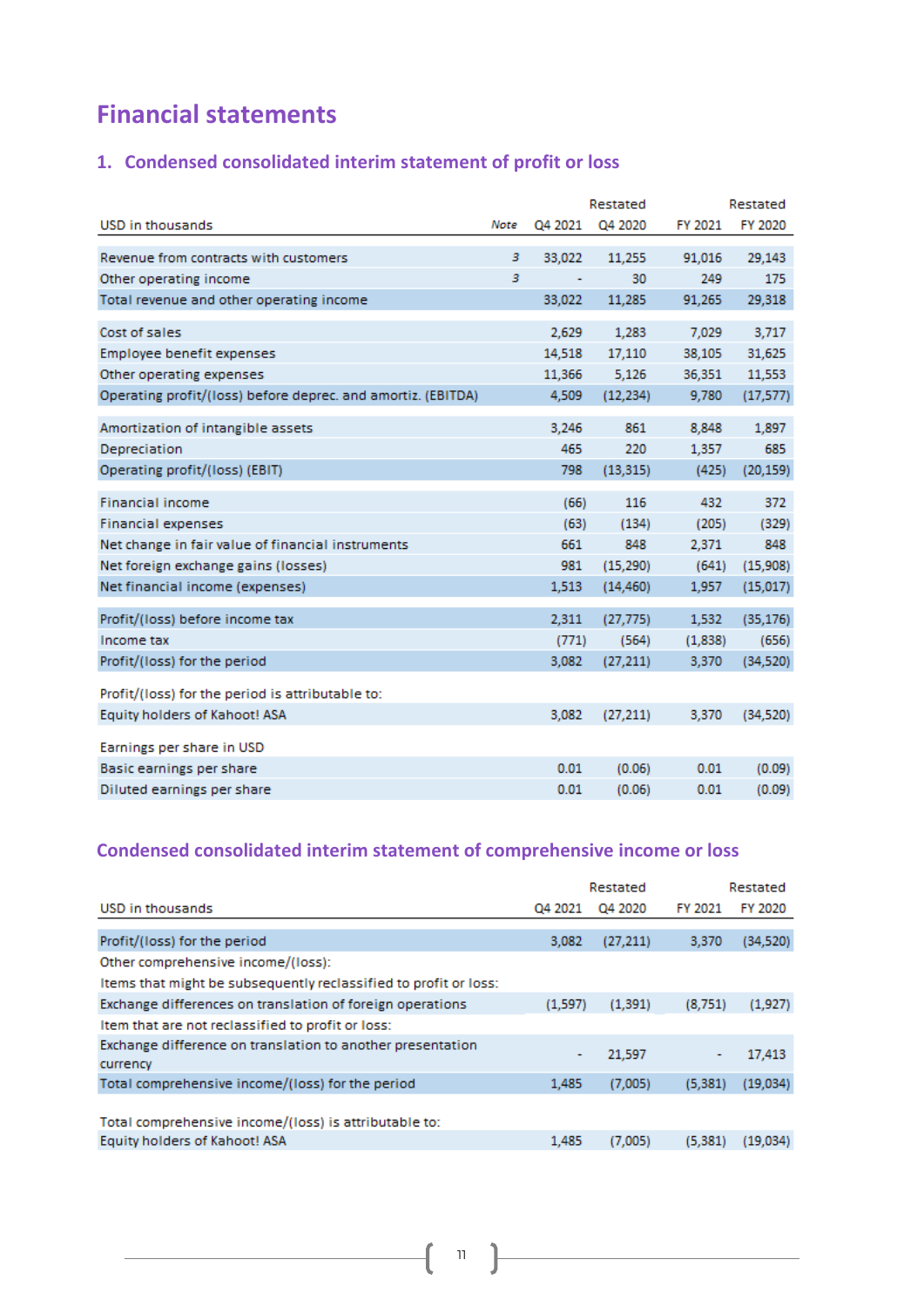# **2. Condensed consolidated interim balance sheet**

|                                                                     |      |            | Restated             |
|---------------------------------------------------------------------|------|------------|----------------------|
| USD in thousands                                                    | Note | 31.12.2021 | 31.12.2020           |
| <b>ASSETS</b>                                                       |      |            |                      |
| Goodwill                                                            | 2    | 510,207    | 77,757               |
| Intangible assets                                                   | 2    | 173,284    | 34,373               |
| Property, plant and equipment                                       |      | 633        | 409                  |
| Right-of-use assets                                                 |      | 2,928      | 3,165                |
| Deferred tax asset                                                  |      |            |                      |
| Total non-current assets                                            |      | 687,052    | 115,704              |
|                                                                     |      |            |                      |
| <b>Trade receivables</b>                                            |      | 11,764     | 3,157                |
| Other current assets                                                |      | 5,304      | 3,247                |
| Cash and cash equivalents                                           |      | 107,765    | 256,120              |
| Total current assets                                                |      | 124,833    | 262,524              |
| <b>TOTAL ASSETS</b>                                                 |      | 811,885    | 378,228              |
| <b>EQUITY AND LIABILITIES</b>                                       |      |            |                      |
| Share capital                                                       | 4    | 5,707      | 5,228                |
|                                                                     |      | 651,581    | 357,383              |
| Share premium                                                       |      | 15,496     |                      |
| Share-based payments reserves                                       |      | (10, 272)  | 5,542<br>(1, 977)    |
| Foreign currency translation reserves<br><b>Accumulated deficit</b> |      | (76, 758)  |                      |
|                                                                     |      | 585,754    | (80, 128)<br>286,048 |
| <b>Total equity</b>                                                 |      |            |                      |
| Lease liabilities                                                   |      | 2,044      | 2,312                |
| Deferred tax liability                                              |      | 46,288     | 5,843                |
| Other non-current liabilities                                       |      | 43,084     | 15,447               |
| <b>Total non-current liabilities</b>                                |      | 91,416     | 23,602               |
|                                                                     |      |            |                      |
| Lease liabilities                                                   |      | 1,007      | 964                  |
| <b>Current tax liabilities</b>                                      |      | 4          |                      |
| Trade payables                                                      |      | 5,359      | 1,817                |
| Contract liabilities (deferred revenue)                             |      | 60,772     | 30,686               |
| Other current liabilities                                           |      | 67,573     | 35,111               |
| <b>Total current liabilities</b>                                    |      | 134,715    | 68,578               |
| <b>Total liabilities</b>                                            |      | 226,131    | 92,180               |
| TOTAL EQUITY AND LIABILITIES                                        |      | 811,885    | 378,228              |

 $12$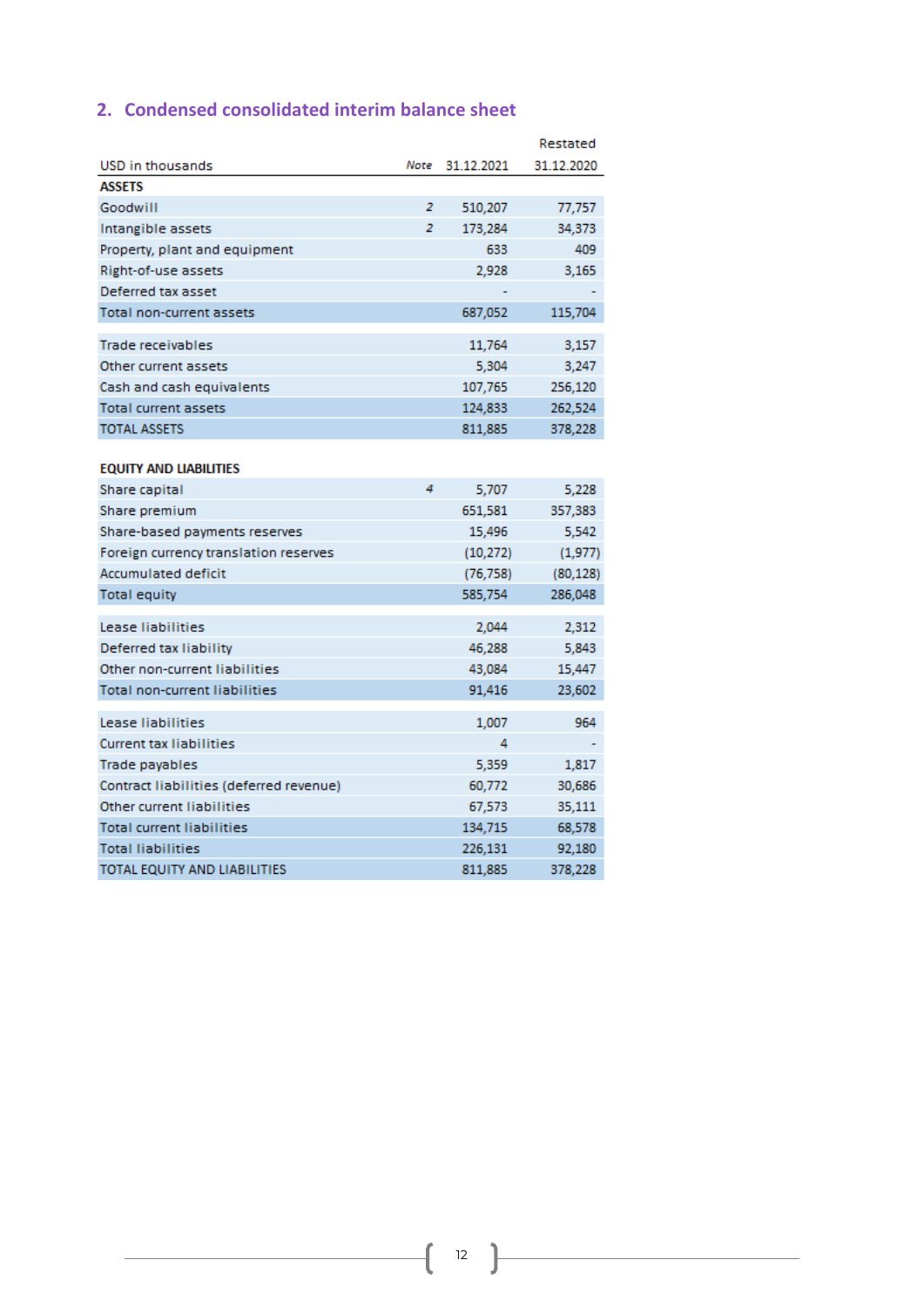# **3. Condensed consolidated interim statement of changes in equity**

|                                                  |                |                          | Share-based              | <b>Translation</b> |           |           |
|--------------------------------------------------|----------------|--------------------------|--------------------------|--------------------|-----------|-----------|
|                                                  | Share          | Share                    | payment                  | differences        | Accum.    | Total     |
| USD in thousands                                 | capital        | premium                  | reserves                 | reserves           | deficit   | equity    |
| Balance at 1 January 2020 (As reported)          | 1,473          | 92,621                   | 2,095                    | $-50$              | $-40,113$ | 56,026    |
| Correction of opening balance (note 8)           | ۰              | $\overline{\phantom{a}}$ | $\sim$                   | $\sim$             | $-716$    | $-716$    |
| Balance at 1 January 2020 (Restated)             | 1,473          | 92,621                   | 2,095                    | $-50$              | $-40,829$ | 55,310    |
| Profit/(loss) for the period                     | $\blacksquare$ | $\blacksquare$           |                          |                    | $-34,520$ | $-34,520$ |
| Currency translation differences                 | 334            | 21,480                   | 378                      | $-1,927$           | $-4,779$  | 15,486    |
| Total comprehensive income/(loss) for the period | 334            | 21,480                   | 378                      | $-1,927$           | $-39,299$ | $-19,034$ |
| <b>Issuance of shares</b>                        | 3.421          | 253,520                  | $\overline{\phantom{a}}$ |                    | $\sim$    | 256,941   |
| Transaction costs on equity issues               | $\blacksquare$ | $-10,238$                | $\blacksquare$           | ۰                  | $\sim$    | $-10,238$ |
| Share option program                             | ۰              | ٠                        | 3,069                    |                    |           | 3,069     |
| Balance at 31 December 2020 (Restated)           | 5,228          | 357,383                  | 5,542                    | $-1,977$           | $-80.128$ | 286,048   |
| Profit/(loss) for the period                     |                |                          | ۰                        |                    | 3,370     | 3,370     |
| Currency translation differences                 |                |                          | $-456$                   | $-8,295$           |           | $-8,751$  |
| Total comprehensive income/(loss) for the period |                |                          | $-456$                   | $-8,295$           | 3,370     | $-5,381$  |
| <b>Issuance of shares</b>                        | 479            | 302,700                  |                          |                    | $\sim$    | 303,179   |
| Transaction costs on equity issues               | $\blacksquare$ | $-8,502$                 | $\blacksquare$           | ۰                  | $\sim$    | $-8,502$  |
| Share option program                             | ۰              | ۰                        | 10,410                   |                    | $\sim$    | 10,410    |
| Balance at 31 December 2021                      | 5,707          | 651,581                  | 15,496                   | $-10.272$          | $-76.758$ | 585,754   |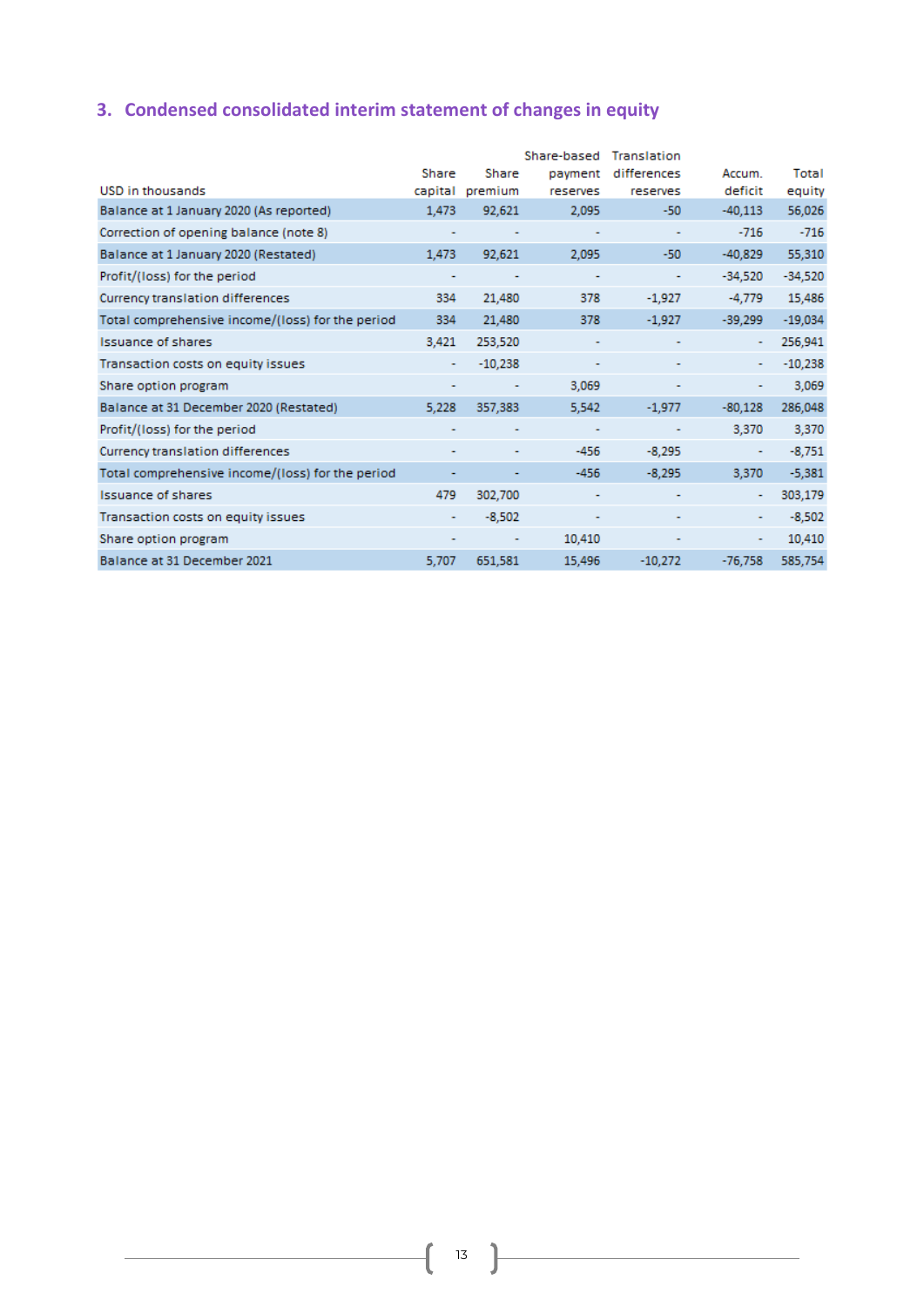# **4. Condensed consolidated interim statement of cash flows**

|                                                             |            | Restated  |            | Restated  |
|-------------------------------------------------------------|------------|-----------|------------|-----------|
| USD in thousands                                            | Q4 2021    | Q4 2020   | FY 2021    | FY 2020   |
| Cash flows from operating activities                        |            |           |            |           |
| Profit/(loss) before income tax                             | 2,311      | (27, 775) | 1,532      | (35, 176) |
| Adjustments for:                                            |            |           |            |           |
| Paid taxes                                                  |            |           | (6)        |           |
| Depreciation and amortization                               | 3.711      | 1,081     | 10,205     | 2,582     |
| Net interest income                                         | (63)       | (134)     | (205)      | (329)     |
| Share-based payments expense                                | 3,656      | 2,004     | 10,410     | 3,069     |
| Change in trade and other receivables                       | 1,440      | (483)     | (781)      | (280)     |
| Change in contract liabilities (deferred revenue)           | 6,784      | 6,203     | 15,757     | 15,879    |
| Change in trade payables                                    | 1,468      | 286       | 2,752      | 591       |
| Change in other current assets and other liabilities        | (16, 460)  | 25,687    | (16, 384)  | 30,720    |
| Interest received                                           | (66)       | 116       | 432        | 372       |
| Net cash flow from operating activities                     | 2,781      | 6,985     | 23,712     | 17,428    |
| Cash flows from investing activities                        |            |           |            |           |
| Payment for acquisition of subsidiary, net of cash acquired | (102, 390) | (34, 227) | (366, 965) | (34, 227) |
| Payment for intangible assets                               | (1)        |           | (562)      |           |
| Payment for property, plant and equipment                   | (61)       | (50)      | (216)      | (214)     |
| Net cash from investing activities                          | (102, 452) | (34,277)  | (367,743)  | (34, 441) |
| Cash flows from financing activities                        |            |           |            |           |
| Proceeds from issuance of ordinary shares                   | (114)      | 215,825   | 196,575    | 241,931   |
| Transaction costs on issuance of ordinary shares            | ۰          | (9,055)   | ۰          | (10, 237) |
| Repayments of lease liabilities                             | (290)      | (175)     | (991)      | (537)     |
| Paid interest on lease liabilities                          | 1          | (20)      | (89)       | (78)      |
| Net cash from financing activities                          | (403)      | 206,575   | 195,495    | 231,079   |
|                                                             |            |           |            |           |
| Net increase/(decrease) in cash and cash equivalents        | (100, 074) | 179,283   | (148, 536) | 214,066   |
| Cash and cash equivalents beginning of the period           | 206,403    | 72,493    | 256,120    | 40,851    |
| Effects of exchange rate changes on cash and cash equiv.    | 1,437      | 4,344     | 181        | 1,203     |
| Cash and cash equivalents as of end of period               | 107,765    | 256,120   | 107,765    | 256,120   |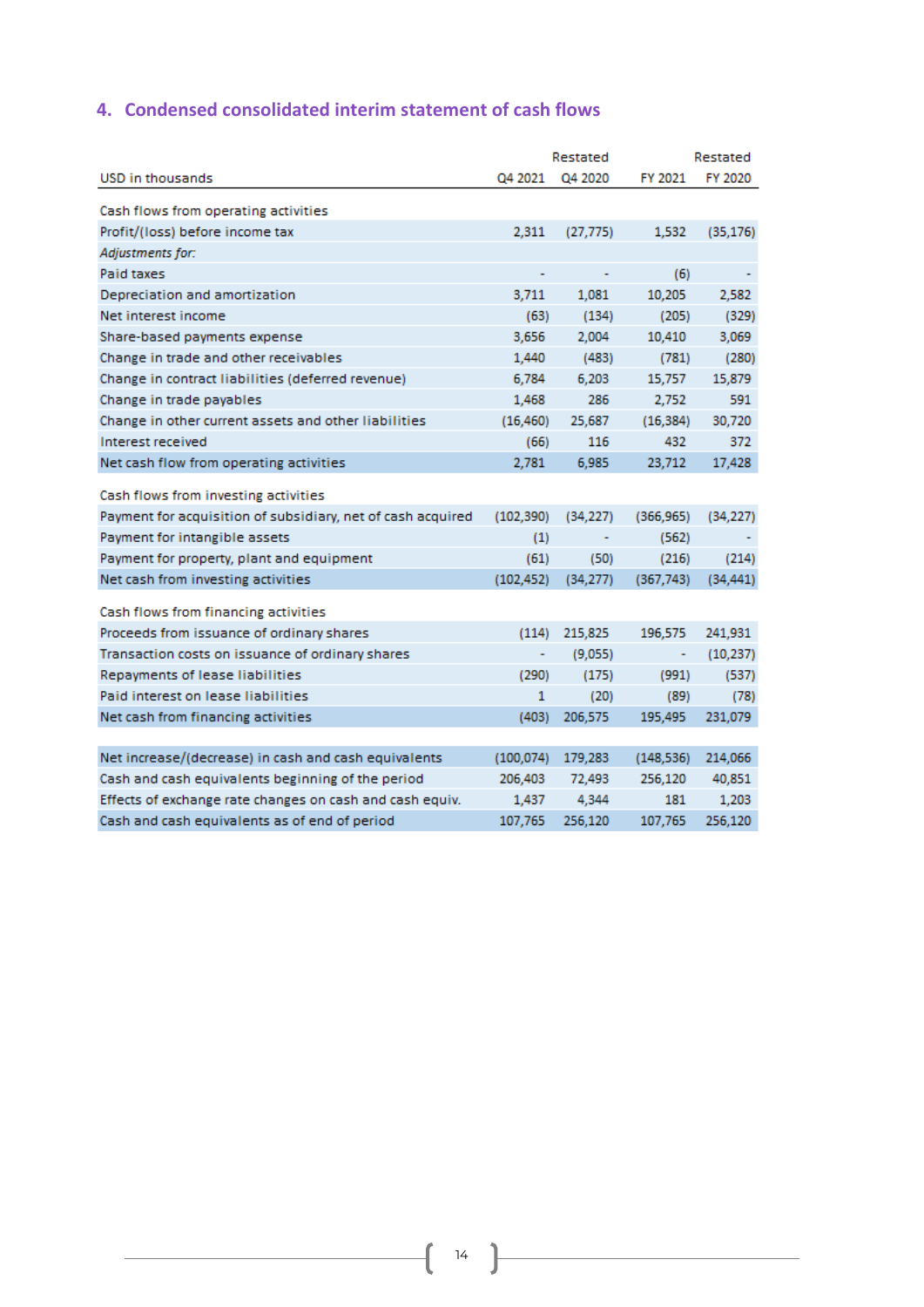# **Notes to the interim consolidated financial statements**

# **Note 1 - General accounting policies**

Kahoot! ASA (the Company or Kahoot!), the parent company of the Kahoot! Group (the Group) is a public limited liability company incorporated and domiciled in Norway, with its head office in Fridtjof Nansens plass 7, 0160 Oslo. The Company is listed on Oslo Stock Exchange has the ticker "KAHOT".

The condensed consolidated interim financial statements consist of Kahoot! ASA and its subsidiaries. As a result of rounding differences, numbers or percentages may not add up to the total.

These interim condensed consolidated financial statements for the twelve months ending 31 December 2021, have been prepared in accordance with IAS 34 Interim Financial Reporting, and authorized for issue by the board of directors on 16 February 2022. The interim condensed consolidated financial statements do not include all the information and disclosures required in the annual financial statements and should be read in conjunction with the Group's annual financial statements for 2020.

The accounting policies applied in the preparation of the interim consolidated financial statements are consistent with those followed in the preparation of the Group's annual financial statements for the year ended 31 December 2020, except for the following changes in the principles applied (the changes are described below):

- change in functional currency in the parent company
- changes in revenue recognition for DragonBox sales to schools; and
- change in accounting estimates for deferred revenue

## **Change in functional currency**

As of 1 January 2021, the parent company Kahoot! ASA changed its functional currency from NOK to USD. The indicators of functional currency changed in the second part of 2020. The company had strong growth in the last year and revenue is mainly denominated in USD, while the expenses are mainly denominated in NOK. However, financing has also moved from NOK to USD, evidenced by the contributions from capital increases held in USD.

The effect of a change in functional currency is recognized prospectively from the date of change, considered to be 1 January 2021.

Kahoot! ASA translates all items into the new functional currency using the exchange rate at the date of the change. The resulting translated amounts for non-monetary items are treated as their historical cost.

For the translation of equity items to the new functional currency the exchange rate at the date of the change of functional currency are applied. This means that no additional exchange differences arise on the date of the change. For the subsequent changes, equity items will be translated using their transaction date rate.

The comparable figures are not restated.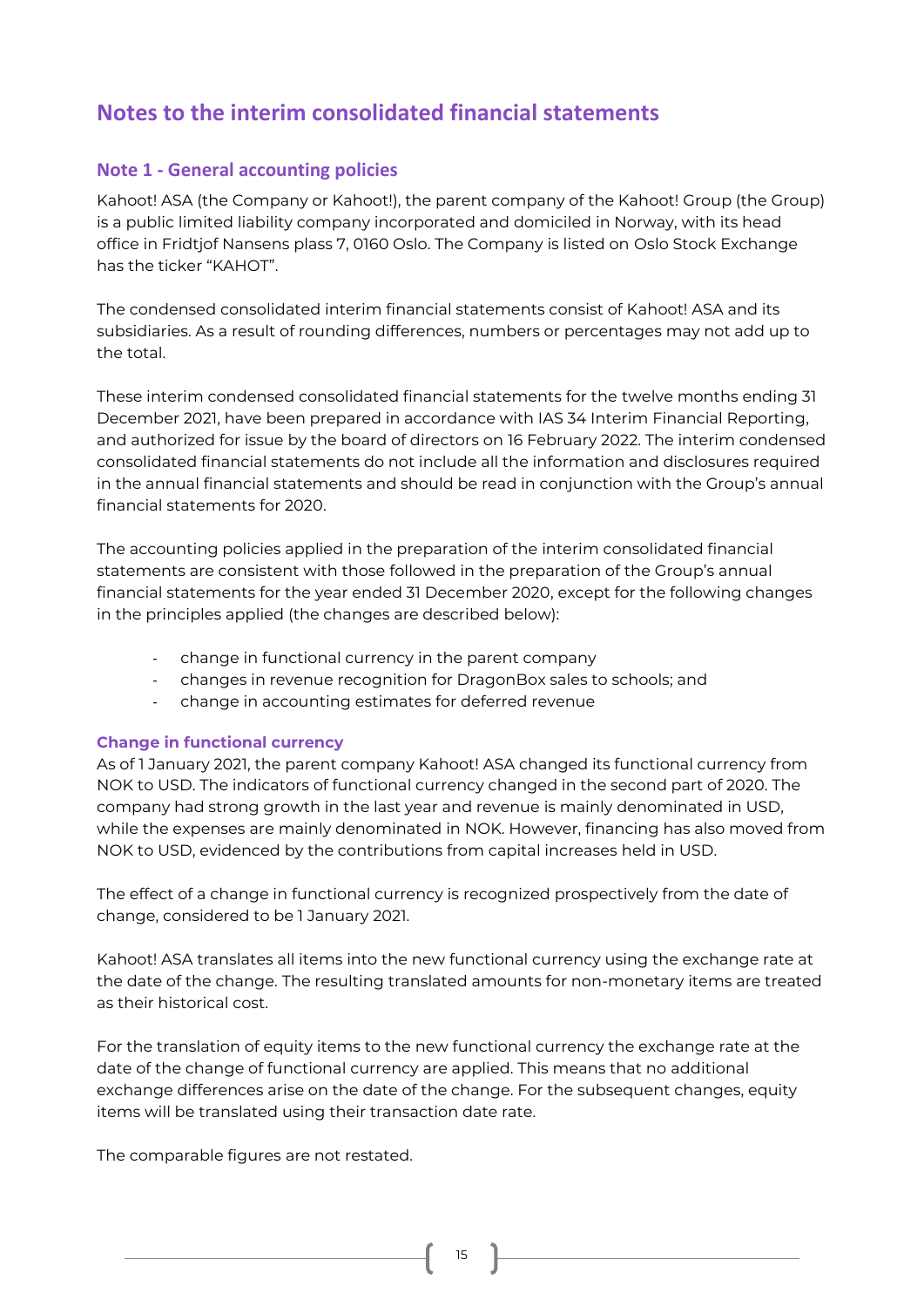## **Change in revenue recognition for DragonBox – Sale to Schools**

The Group has as disclosed in the Q3 report assessed the changes made to the product sold to schools for the school year 2021-2022 (1 August 2021 to 31 July 2022) and concluded that the changes in the product, its functionality and how the product is used and benefits the students, teachers and schools now satisfies the criteria of performance obligation over time.

As a result, the Group has as of 1 August 2021, changed the revenue recognition principles for the license revenues for DragonBox sale to schools from at point in time to over time, meaning that the license revenue is recognized over the subscription period (typically over 12 months).

The comparable figures for 2020 are not restated.

## **Change in accounting estimates for deferred revenues**

During the second half of 2021, the Group has as disclosed in the Q3 report updated the model for estimating the recognition of revenue over time (deferred revenue). The effect of the change in accounting estimates results in an increase in the balance of contract liabilities (deferred revenue), offset by lower recognized revenue for previously reported periods.

The effect of the change in accounting estimates can be summarized as follows:

- *Opening balance 2020 (prior to 2020):* Contract liabilities (deferred revenue) increased by \$716 thousand, offset to accumulated deficit.
- *FY 2020:*

Contract liabilities (deferred revenue) increased by \$1,716 thousand as per 31 December 2020, offset as reduced recognized revenue (revenue from contracts with customers) of \$1,716 thousand in 2020.

The effect on recognized revenue in 2020 can be attributed to the following quarters:

| USD in thousands    | Reported | Effect  | Restated |
|---------------------|----------|---------|----------|
|                     |          |         |          |
| Q1 2020             | 4.215    | (371)   | 3,844    |
| Q <sub>2</sub> 2020 | 5.576    | (418)   | 5,158    |
| Q3 2020             | 9,238    | (208)   | 9,030    |
| Q4 2020             | 12,005   | (720)   | 11,285   |
| FY 2020             | 31,034   | (1,716) | 29.318   |

See note 8 for the complete restated consolidated statement of profit or loss, consolidated balance sheet and consolidated statement of cash flows for 2020.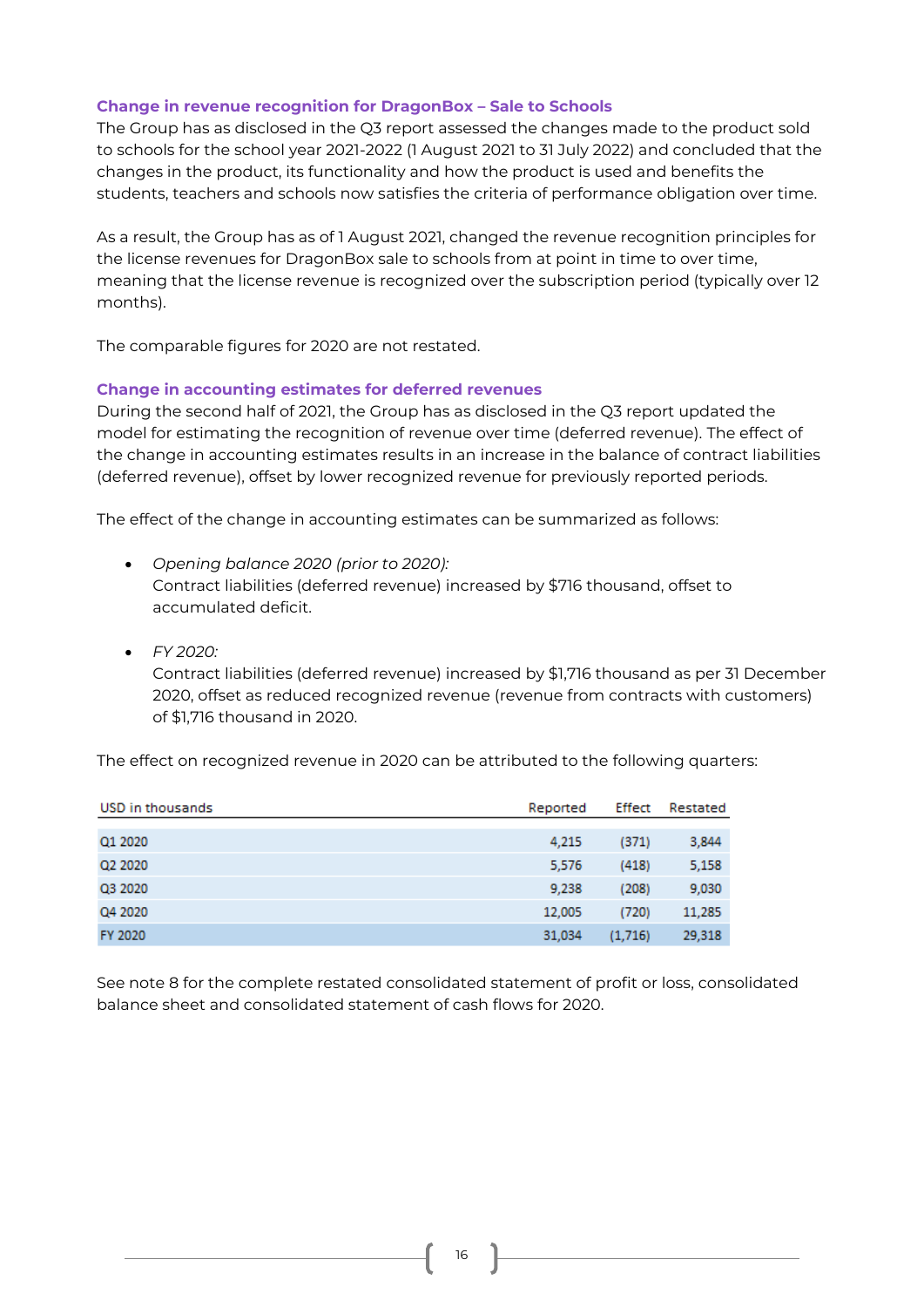# **Note 2 - Business combination**

## **Clever**

Clever Inc. ("Clever") was acquired by a purchase of 100% of the shares effective from 1 September 2021. Clever, one of the most widely-used digital learning platforms in U.S. K-12 education was acquired for enterprise value (EV) of \$435 – 500 million on a cash and debt-free basis, including a performance-based element for 2021-2022. The first part of the initial consideration was settled by a combination of cash and issuance of 7,300,765 shares in Kahoot! ASA at a subscription price of NOK 64.77 per share.

The performance-based element relating to Clever is determined based on certain operational metrics at the end of 2021 and end of 2022. Given the contingent liability will be determined and settled in the future, the nominal value is discounted to present value. Present value of the contingent liability relating to the acquisition was recognized at \$63,033 thousand, whereof \$47,877 thousand was current. The main three factors used in assessing the fair value of the earnout is forecast of probability, cash flow and discount rate. The discount rate applied for Clever was 8.5%.

In December 2021, the second payment was settled by a combination of cash and issuance of 3,121,747 shares in Kahoot! ASA, whereof 2,605,887 shares at a subscription price of NOK 64.77 per share, and 515,860 shares at a subscription price of NOK 48.08 per share.

## **Provisional purchase price allocation – assets acquired and liabilities assumed**

The amounts recognized at the date of acquisition in respect of identifiable assets acquired and liabilities assumed are set out in the table below, using the exchange rate as of 1 September 2021 for Clever.

Goodwill from the acquisition of Clever is attributable to synergies and will lead to additional value for the Group's subscription-based product offering when combined with the Kahoot! products.

Transaction costs of \$2,877 thousand arose as a result of the acquisition. These have been recognized as part of other operating expenses in the statement of statement of profit or loss.

Since the acquisition date 1 September 2021, Clever has contributed with \$15,305 thousand to the Group's revenue and negative net income contribution of \$1,603 thousand to the Group's total profit. If the acquisition of Clever had occurred on 1 January 2021, the revenue for the Group would have been \$117,160 thousand and the Group's profit would have been \$304 thousand.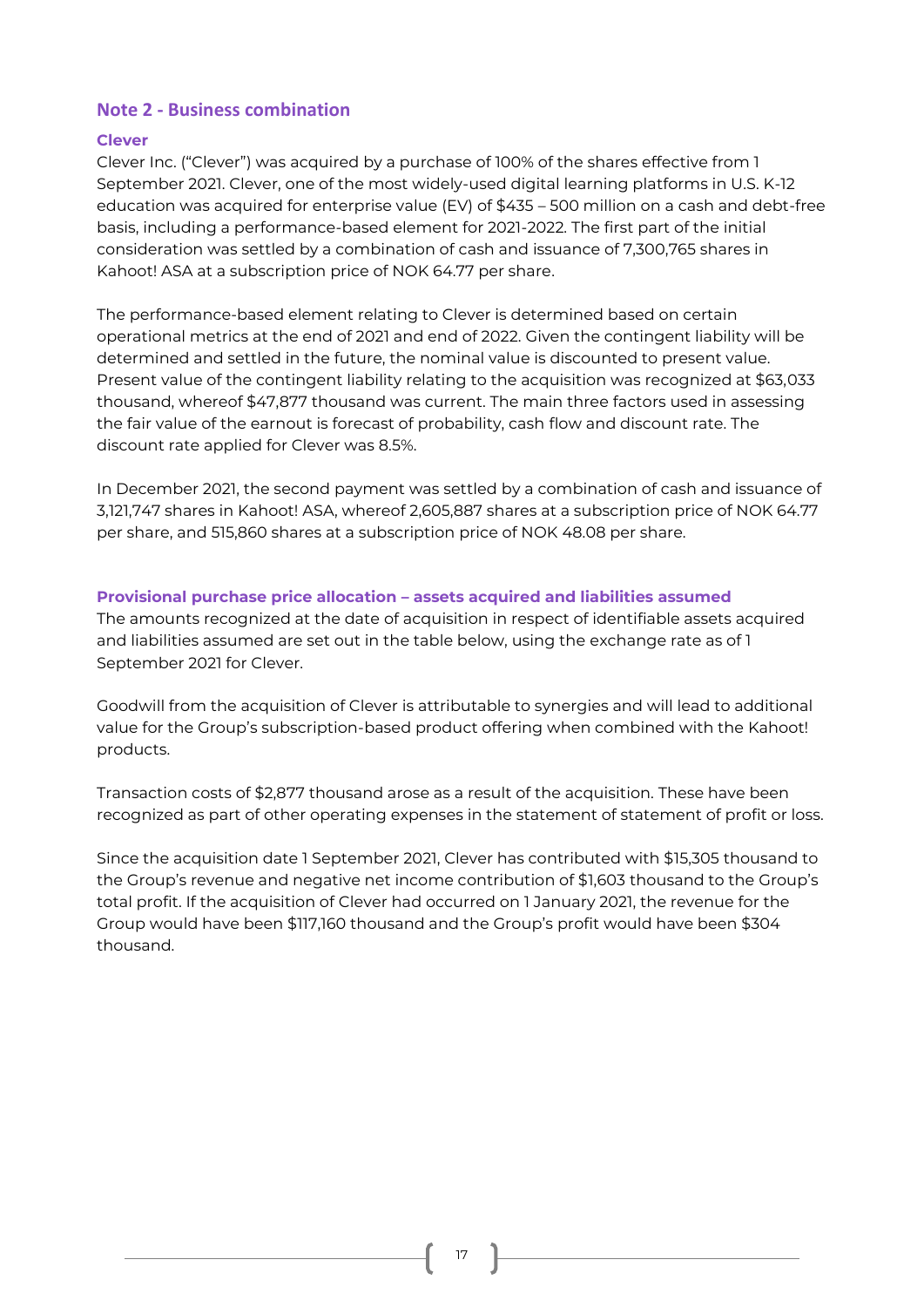| USD in thousands                                     | <b>Clever</b> |
|------------------------------------------------------|---------------|
| Purchase consideration                               |               |
| Cash consideration                                   | 368,212       |
| Shares issued                                        | 76,669        |
| Contingent liability / earn-out                      | 63,033        |
| Total purchase consideration                         | 507,914       |
|                                                      |               |
| <b>Brand</b>                                         | 72,647        |
| Technology                                           | 31,339        |
| Customer relationships                               | 32,172        |
| Property, plant and equipment                        | 344           |
| Trade and other receivables                          | 8,480         |
| Cash and cash equivalents                            | 9,657         |
| Deferred tax liability                               | (40, 629)     |
| Trade payables and other current liabilities         | (16, 855)     |
| Total net identifiable assets acquired at fair value | 97,154        |
| Total purchase consideration                         | 507,914       |
| Goodwill                                             | 410,760       |
|                                                      |               |
| Net cash outflow arising on acquisition              |               |
| Cash consideration                                   | 355,268       |

| Less: cash and cash equivalents acquired |
|------------------------------------------|
| Total cash consideration                 |
|                                          |

## **Motimate**

Motimate AS ("Motimate") was acquired by a purchase of 100% of the shares effective from 22 April 2021. Motimate, an employee engagement and learning app provider for organizations of all sizes was acquired for a total consideration reflecting an enterprise value (EV) of \$25 – 27 million on a cash and debt-free basis, including a 2021 performance-based element. The initial consideration was settled by a combination of cash and issuance of 1,104,994 shares in Kahoot! ASA at a subscription price of NOK 93.90 per share. A total of \$5 million of the initial cash consideration was deferred and settled in the fourth quarter 2021 by a combination of cash and issuance of 274,357 shares in Kahoot! ASA at a subscription price of NOK 93.90 per share

9,657 345,611

The performance-based element relating to Motimate is determined based on certain operational metrics at the end of 2021. Given the contingent liability will be determined and settled in the future, the nominal value is discounted to present value. Present value of the contingent liability relating to the acquisition was recognized at \$1,814 thousand, whereof all is current. The main three factors used in assessing the fair value of the earnout is forecast of probability, cash flow and discount rate. The discount rate applied for Motimate was 12.5%.

## **Provisional purchase price allocation – assets acquired and liabilities assumed**

The amounts recognized at the date of acquisition in respect of identifiable assets acquired and liabilities assumed are set out in the table below, using the exchange rate as of 22 April 2021 for Motimate.

Goodwill from the acquisition of Motimate is attributable to synergies and will lead to additional value for the Group's subscription-based product offering when combined with the Kahoot! products.

Acquisition costs of \$275 thousand arose as a result of the transaction. These have been recognized as part of other operating expenses in the statement of statement of profit or loss.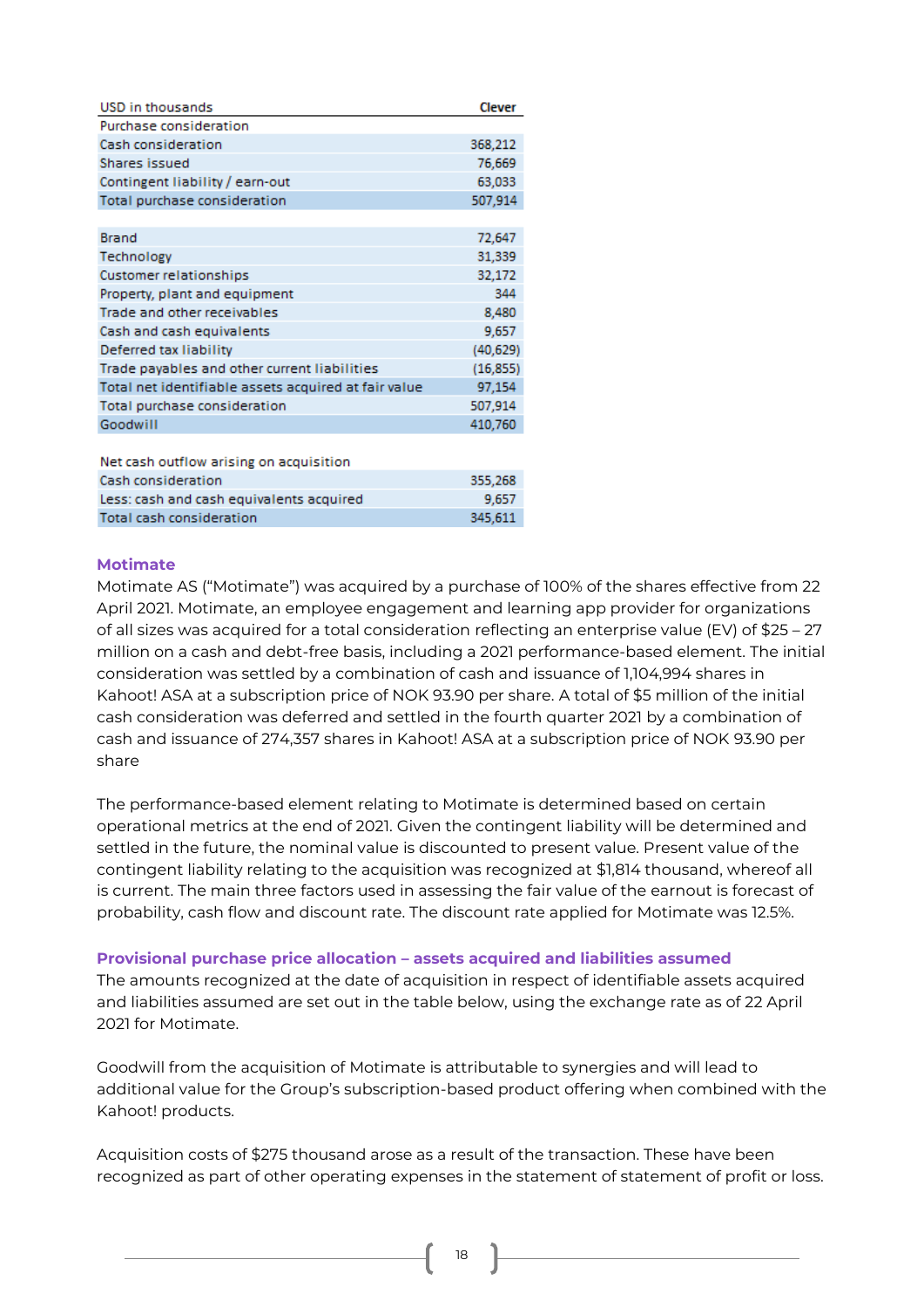Since the acquisition date 22 April 2021, Motimate has contributed with \$2,999 thousand to the Group's revenue and negative net income contribution of \$1,010 thousand to the Group's total profit. If the acquisition of Motimate had occurred on 1 January 2021, the revenue for the Group would have been \$92,029 thousand and the Group's profit would have been \$2,438 thousand.

| USD in thousands                                     | <b>Motimate</b> |
|------------------------------------------------------|-----------------|
| Purchase consideration                               |                 |
| Cash consideration                                   | 11,866          |
| Shares issued                                        | 15,412          |
| Contingent liability / earn-out                      | 1,814           |
| Total purchase consideration                         | 29,092          |
|                                                      |                 |
| <b>Brand</b>                                         | 4,085           |
| Technology                                           | 3,448           |
| Customer relationships                               | 998             |
| Property, plant and equipment                        | 4               |
| Trade and other receivables                          | 476             |
| Cash and cash equivalents                            | 2,522           |
| Deferred tax liability                               | (1, 361)        |
| Trade payables and other current liabilities         | (1,225)         |
| Total net identifiable assets acquired at fair value | 8.947           |
| Total purchase consideration                         | 29,092          |
| Goodwill                                             | 20,145          |
|                                                      |                 |
| Net cash outflow arising on acquisition              |                 |
| Cash consideration                                   | 11,723          |
| Less: cash and cash equivalents acquired             | 2,522           |
| <b>Total cash consideration</b>                      | 9,201           |

## **Digital Teaching Tools Finland Ltd (Whiteboard.fi)**

Digital Teaching Tools Finland Ltd ("Whiteboard.fi", hereafter referred to as Whiteboard.fi) was acquired by a purchase of 100% of the shares effective from 23 February 2021. Whiteboard.fi, an online whiteboard tool for teachers and classrooms that helps engage students both in the physical classroom and through remote learning was acquired for an initial consideration of \$6 million, in addition to a performance-based element up to \$6 million depending on Whiteboard's performance in 2021-2022. The initial consideration was settled by a combination of cash and 184,892 new Kahoot! ASA shares at a subscription price of NOK 110.39 per share.

The performance-based element relating to Whiteboard.fi is determined based on invoiced revenue targets in 2021 and 2022 subject to EBITDA margin and a net cash flow conversion condition. Given the contingent liability will be determined and settled in the future, the nominal value is discounted to present value. Present value of the contingent liability relating to the acquisition was recognized at \$4,314 thousand, of which \$2,702 thousand was noncurrent. The main three factors used in assessing the fair value of the earnout is forecast of probability, cashflow and discount rate. The discount rate applied for Whiteboard.fi was 12.8%.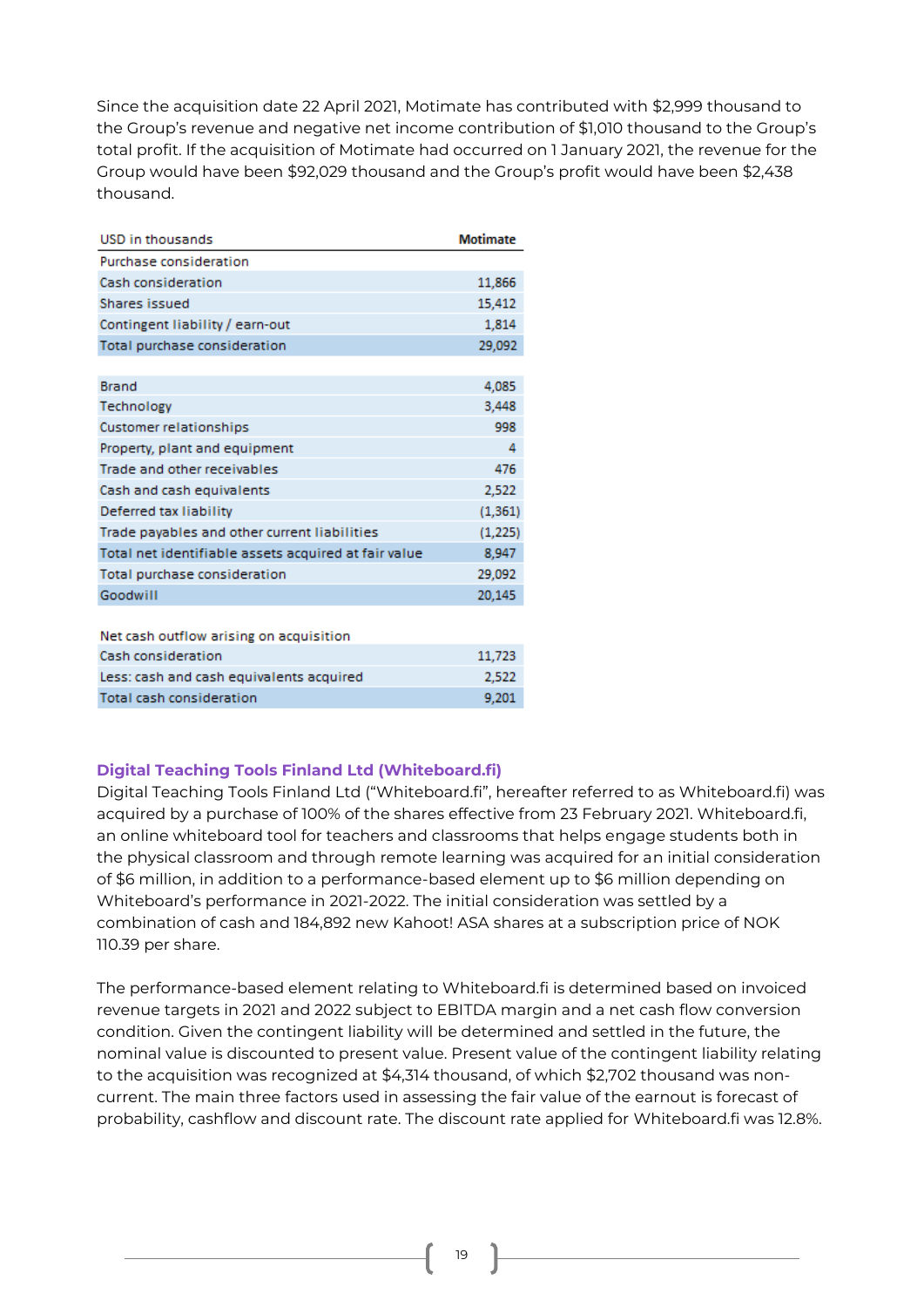## **Provisional purchase price allocation – assets acquired and liabilities assumed**

The amounts recognized at the date of acquisition in respect of identifiable assets acquired and liabilities assumed are set out in the table below, using the exchange rate as of 23 February 2021 for Whiteboard.fi.

Goodwill from the acquisition of Whiteboard.fi is attributable to synergies and will lead to additional value for the Group's subscription-based product offering when combined with the Kahoot! products.

Acquisition costs of \$241 thousand arose as a result of the transaction. These have been recognized as part of other operating expenses in the statement of statement of profit or loss.

Since the acquisition date 23 February 2021, Whiteboard.fi has contributed with \$697 thousand to the Group's revenue and positive net income contribution of \$21 thousand to the Group's total profit. If the acquisition of Whiteboard.fi had occurred on 1 January 2021, the revenue for the Group would have been \$91,370 thousand and the Group's profit would have been \$3,648 thousand.

| USD in thousands                                     | Whiteboard.fi |
|------------------------------------------------------|---------------|
| Purchase consideration                               |               |
| Cash consideration                                   | 3,600         |
| Shares issued                                        | 2,402         |
| Contingent liability / earn-out                      | 4,314         |
| Total purchase consideration                         | 10,316        |
|                                                      |               |
| <b>Brand</b>                                         | 982           |
| Technology                                           | 1,188         |
| Customer relationships                               | 341           |
| Property, plant and equipment                        | 12            |
| Trade and other receivables                          | 68            |
| Cash and cash equivalents                            | 293           |
| Deferred tax liability                               | (502)         |
| Trade payables and other current liabilities         | (312)         |
| Total net identifiable assets acquired at fair value | 2,069         |
| Total purchase consideration                         | 10,316        |
| Goodwill                                             | 8,246         |
|                                                      |               |
| Max engla publicus prining pa provinision            |               |

| Net cash outflow arising on acquisition  |       |
|------------------------------------------|-------|
| Cash consideration                       | 3.600 |
| Less: cash and cash equivalents acquired | 293   |
| Total cash consideration                 | 3.307 |

# **Note 3 - Revenue and segments**

The Kahoot! Group has one segment: software to make learning awesome. The market for Kahoot!'s software is global. The chief decision maker will therefore follow up revenue and profitability on a global basis. This is consistent with the internal reporting submitted to the chief operating decision maker responsible for allocating resources and assessing performance as well as making strategic decisions.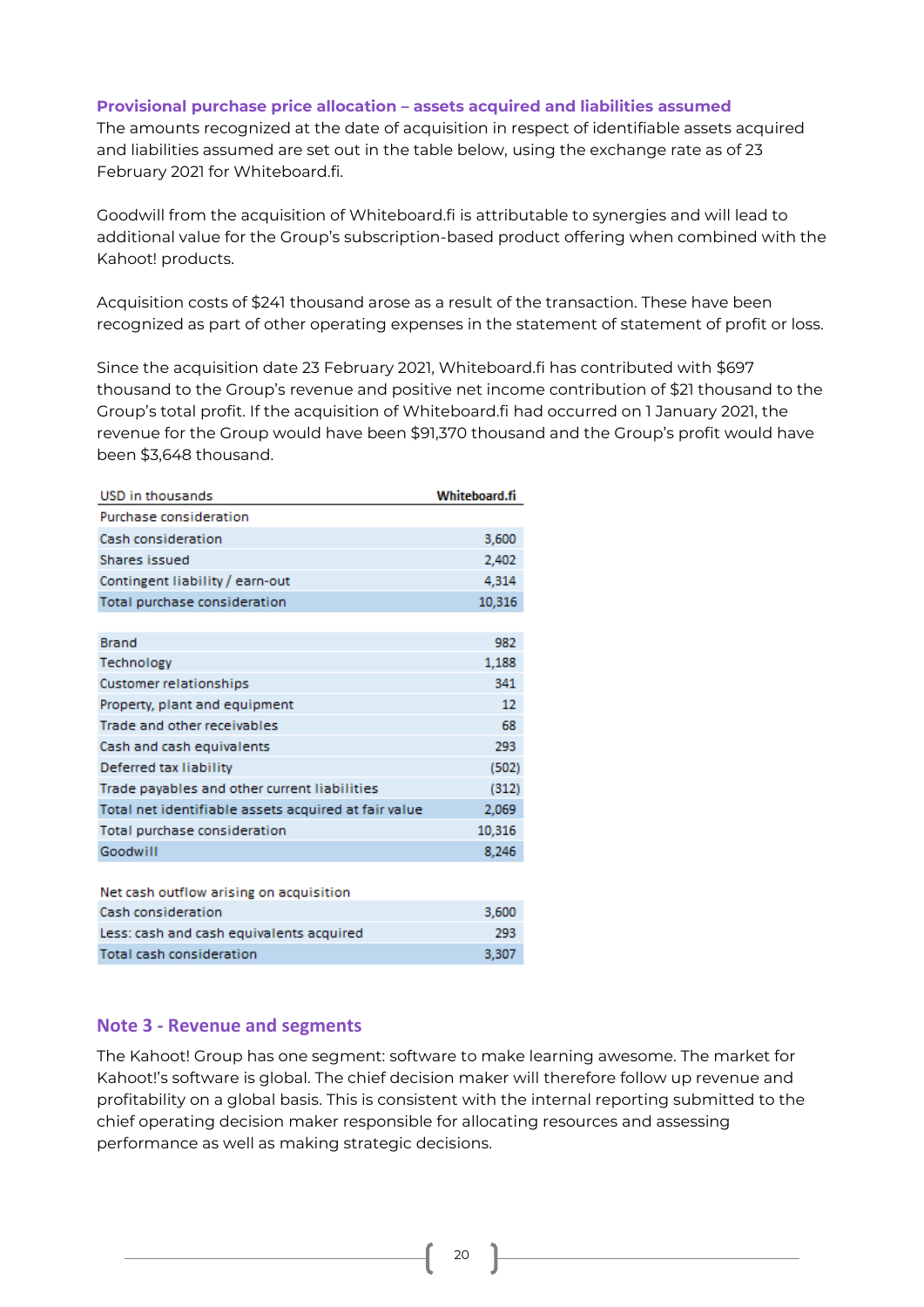|                                                 |         | Restated |         | Restated |
|-------------------------------------------------|---------|----------|---------|----------|
| USD in thousands                                | Q4 2021 | Q4 2020  | FY 2021 | FY 2020  |
|                                                 |         |          |         |          |
| Subscription revenue - recognized over time     | 31.668  | 10,928   | 88,823  | 26,030   |
| Sale to schools - recognized over time 1        | 842     | ۰        | 1,258   |          |
| Sale to schools - recognized at point in time 1 | $\sim$  | 115      | ۰       | 2,235    |
| Other revenue - recognized at point in time     | 512     | 212      | 935     | 878      |
| Total revenue from contracts with customers     | 33,022  | 11.255   | 91,016  | 29,143   |
| Other operating income                          | $\sim$  | 30       | 249     | 175      |
| Total revenue and other operating income        | 33.022  | 11.285   | 91.265  | 29,318   |

<sup>1</sup> See note 1 for description of the change in revenue recognition principles for sale to schools. The 2020 license revenues for sale to schools are recognized at point in time.

## **Note 4 - Equity**

Kahoot! ASA only has one class of shares, and all shares have the same voting rights. The shareholders are entitled to receive dividends as and when declared and are entitled to one vote per share at General Meetings of the Company.

|                             | Number of<br>shares | Share capital<br>(NOK) | Share capital<br>(USD) |
|-----------------------------|---------------------|------------------------|------------------------|
| Balance at 1 January 2021   | 446.091.967         | 44,609,197             | 5.228.090              |
| Issued during the year      | 40.489.512          | 4.048.951              | 479.265                |
| Balance at 31 December 2021 | 486,581,479         | 48,658,148             | 5,707,355              |

The share capital is fully paid and has a par value of NOK 0.10.

At the Annual General Meeting of Kahoot! ASA on 8 June 2021, the Board of Directors were authorized to increase the share capital by up to NOK 9.63 million through the issuance of up to 96.3 million new shares in connection with (i) mergers, acquisitions, equity raises and (ii) exercise of share options. The Board of Directors were authorized to acquire treasury shares with a total nominal value of up to NOK 1,418 thousand.

Information relating to the Group's Employee Option Plan, including details of options issued, exercised, and lapsed during the financial year and options outstanding at the end of each reporting period, is set out in note 17 in the 2020 Annual Report. The table below shows the development in the Company's share capital in 2021.

|              |                        | Change in | New                         | Nominal |                 |                    |
|--------------|------------------------|-----------|-----------------------------|---------|-----------------|--------------------|
| Date of      |                        |           | share capital share capital | value   | Number of total | Subscription price |
| registration | Type of change         | (NOK)     | (NOK)                       | (NOK)   | issued shares   | per share (NOK)    |
| 24 Feb 21    | Share capital increase | 12,162    | 44,621,359                  | 0.10    | 446,213,585     | 116.30             |
| 9 Mar 21     | Share capital increase | 18,489    | 44,639,848                  | 0.10    | 446,398,477     | 110.39             |
| 27 Apr 21    | Share capital increase | 110,499   | 44,750,347                  | 0.10    | 447.503.471     | 93.90              |
| 3 May 21     | Share capital increase | 18,604    | 44,768,951                  | 0.10    | 447,689,510     | 86.62              |
| 20 May 21    | Share capital increase | 2,500,000 | 47,268,951                  | 0.10    | 472,689,510     | 68.00              |
| 10 Sep 21    | Share capital increase | 319,510   | 47,588,461                  | 0.10    | 475,884,610     | $ 1\rangle$        |
| 17 Sep 21    | Share capital increase | 730,077   | 48,318,538                  | 0.10    | 483,185,375     | 64.77              |
| 16 Dec 21    | Share capital increase | 339,610   | 48,658,148                  | 0.10    | 486,581,479     | 2)                 |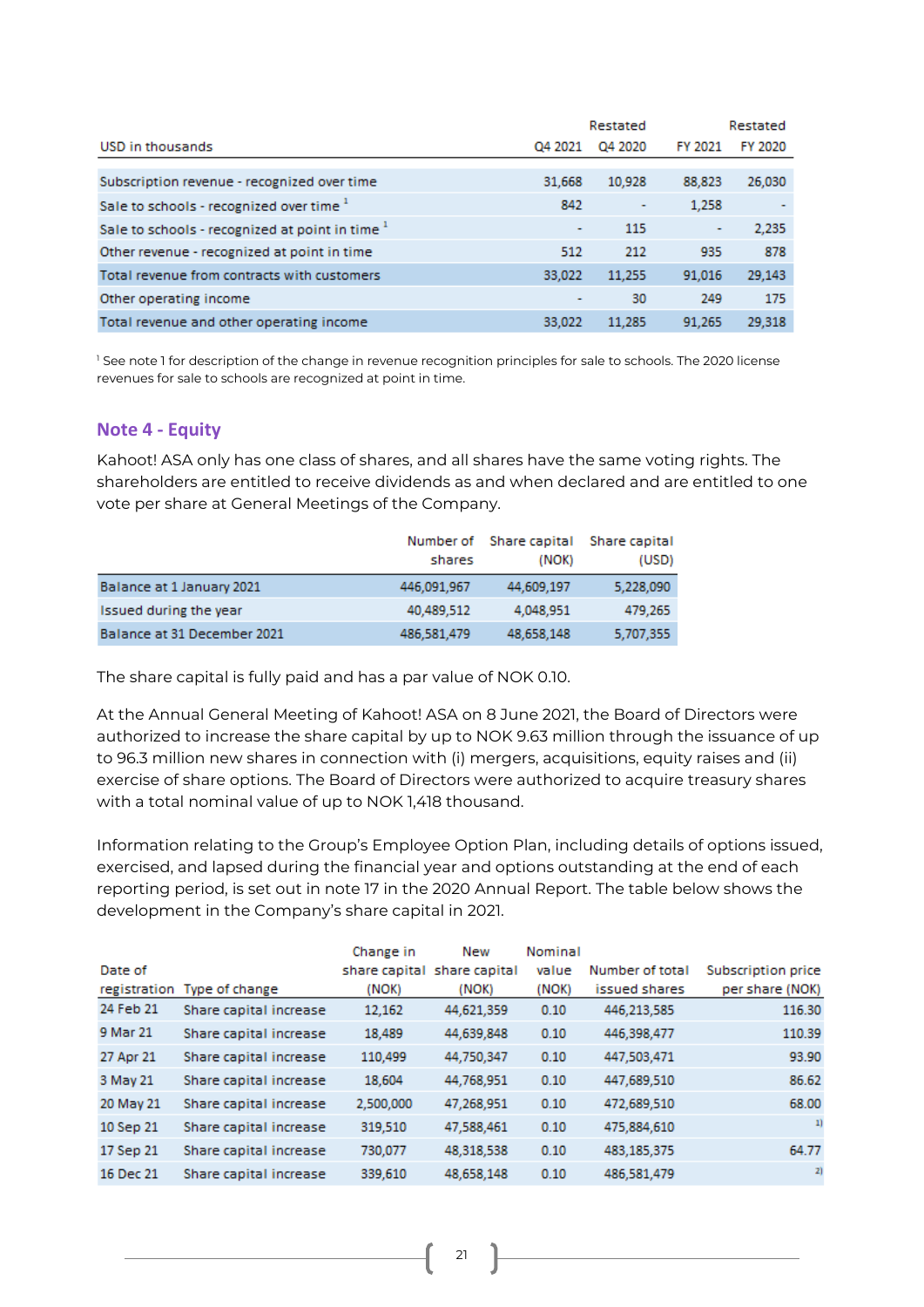1) Share option exercise with NOK strike price: 31/20/17.13/16.06/16/13.3333/10/8.3333/6.6667/1.6667

<sup>2)</sup> Share issue with NOK subscription price: 93.90/64.77/48.08

# **Note 5 - Shareholder information**

|                 | Total of 41,700 shareholders per 14 February 2022 | Shares (m) | %      |
|-----------------|---------------------------------------------------|------------|--------|
| 1.              | <b>Glitrafjord AS</b>                             | 41.2       | 8.5%   |
| 2               | <b>Goldman Sachs International</b>                | 28.9       | 5.9%   |
| з               | Datum AS                                          | 28.0       | 5.8%   |
|                 | <b>BNP Paribas</b>                                | 20.0       | 4.1%   |
| 5               | Creandum III LP                                   | 20.0       | 4.1%   |
| 6               | J.P. Morgan Securities Plc                        | 20.0       | 4.1%   |
| 7               | State Street Bank and Trust Comp                  | 18.6       | 3.8%   |
| 8               | Citigroup Global Markets Inc.                     | 13.5       | 2.8%   |
| 9               | State Street Bank and Trust Comp                  | 13.1       | 2.7%   |
| 10              | Folketrygdfondet                                  | 12.8       | 2.6%   |
|                 | 11 Versvik Invest AS                              | 11.2       | 2.3%   |
| 12              | The Northern Trust Comp, London                   | 10.1       | 21%    |
| 13 <sup>1</sup> | <b>Newbrott AS</b>                                | 7.6        | 1.6%   |
| 14              | Euroclear Bank S.A./N.V.                          | 6.9        | 1.4%   |
| 15.             | Datum Invest AS                                   | 6.6        | 1.4%   |
|                 | 16 State Street Bank and Trust Comp               | 6.5        | 1.3%   |
| 17              | JPMorgan Chase Bank, N.A., London                 | 6.1        | 1.3%   |
| 18              | Citibank, N.A.                                    | 5.7        | 12%    |
| 19              | Nordnet Bank AB                                   | 5.7        | 1.2%   |
|                 | 20 J.P Morgan AG                                  | 5.7        | 1.2%   |
|                 | Other                                             | 198.1      | 40.7%  |
|                 | <b>Total outstanding shares</b>                   | 486.6      | 100.0% |
|                 | Outstanding share options                         | 25.1       |        |
|                 | Total no. of shares (fully diluted)               | 511.7      |        |

Investors with shareholding exceeding 5%: SoftBank, Glitrafjord (CEO, Eilert Hanoa) and Datum Group.

# **Note 6 - Related party transactions**

In the fourth quarter, the Group acquired services for \$75K from Glitrafjord AS, a company 100% owned by the CEO.

## **Note 7 - Events after the balance sheet date**

No events that have significantly affected or may significantly affect the operations of the Group have occurred after 31 December 2021.

# **Note 8 - Restated comparative figures for 2020**

During the second half of 2021, the Group has as disclosed in the Q3 report updated the model for estimating the recognition of revenue over time (deferred revenue). The effect of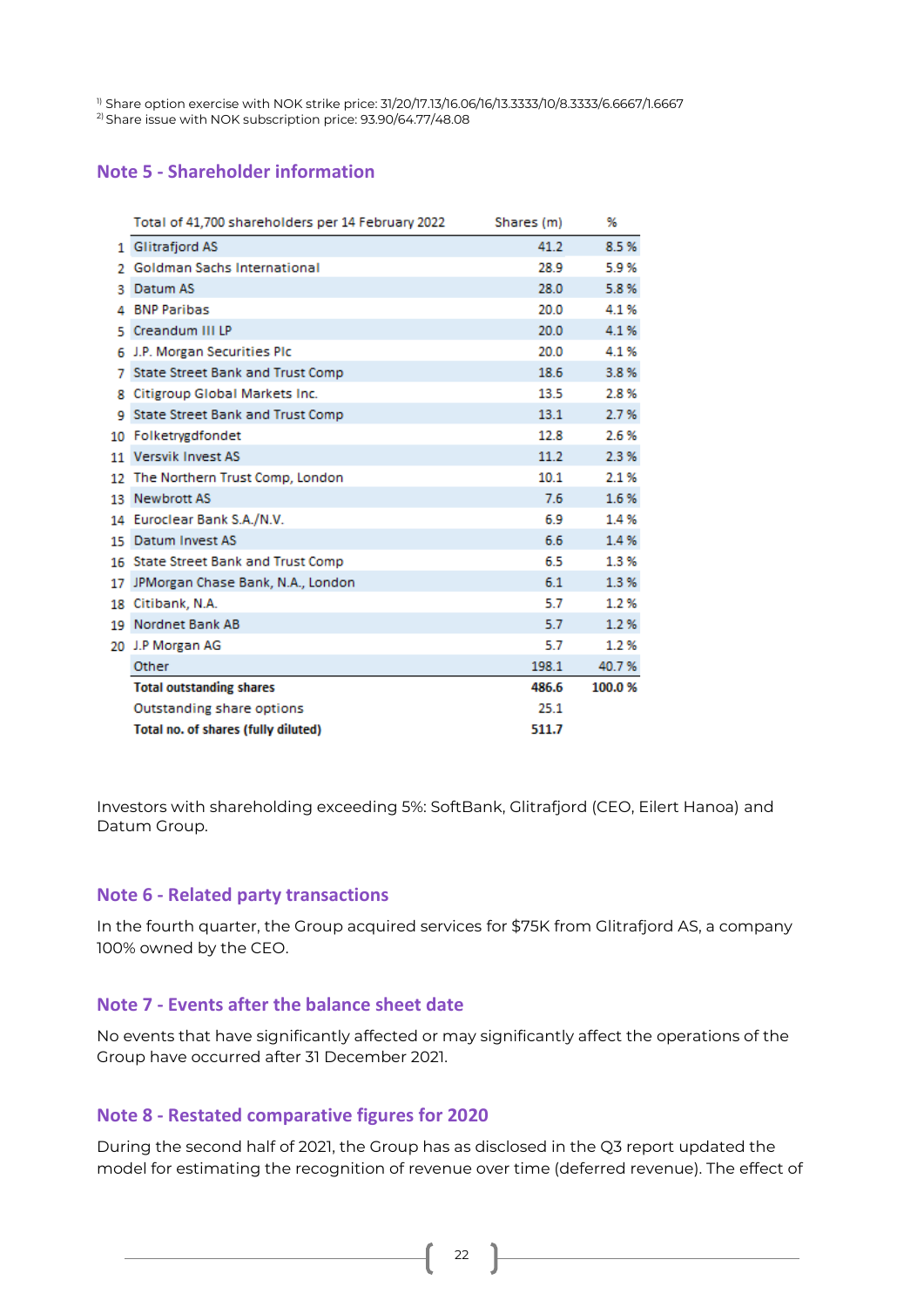the change in accounting estimates results in an increase in the balance of contract liabilities (deferred revenue), offset by lower recognized revenue for previously reported periods.

The effect of the change in accounting estimates can be summarized as follows:

- *Opening balance 2020 (prior to 2020):* Contract liabilities (deferred revenue) increased by \$716 thousand, offset to accumulated deficit.
- *FY 2020:*

Contract liabilities (deferred revenue) increased by \$1,716 thousand as per 31 December 2020, offset as reduced recognized revenue (revenue from contracts with customers) of \$1,716 thousand in 2020.

• *FY 2020:* Deferred cost of sales (classified as other current assets) increased by \$73 thousand as per 31 December 2020, offset by reduced cost of sales of \$73 thousand in 2020.

See note 1 break-down of which quarters the restated revenues are attributed to.

Below is restated comparative figures for 2020.

## **Prior period correction**

For 2020, currency translation differences relating to goodwill and intangible assets arising from the acquisitions of Actimo and Drops were included in net foreign exchange gains (losses) under consolidated statement of profit or loss instead of as exchange differences on translation of foreign operations under consolidated statement of comprehensive income or loss.

As a result, net foreign exchange losses were overstated by \$ 1,602 thousand, whereas exchange differences on translation of foreign operations were understated by \$1,602 thousand. Effect on equity is a reclassification between foreign currency translation reserves and accumulated deficit. The correction had no effect on cash balances.

Below is restated comparative figures for 2020.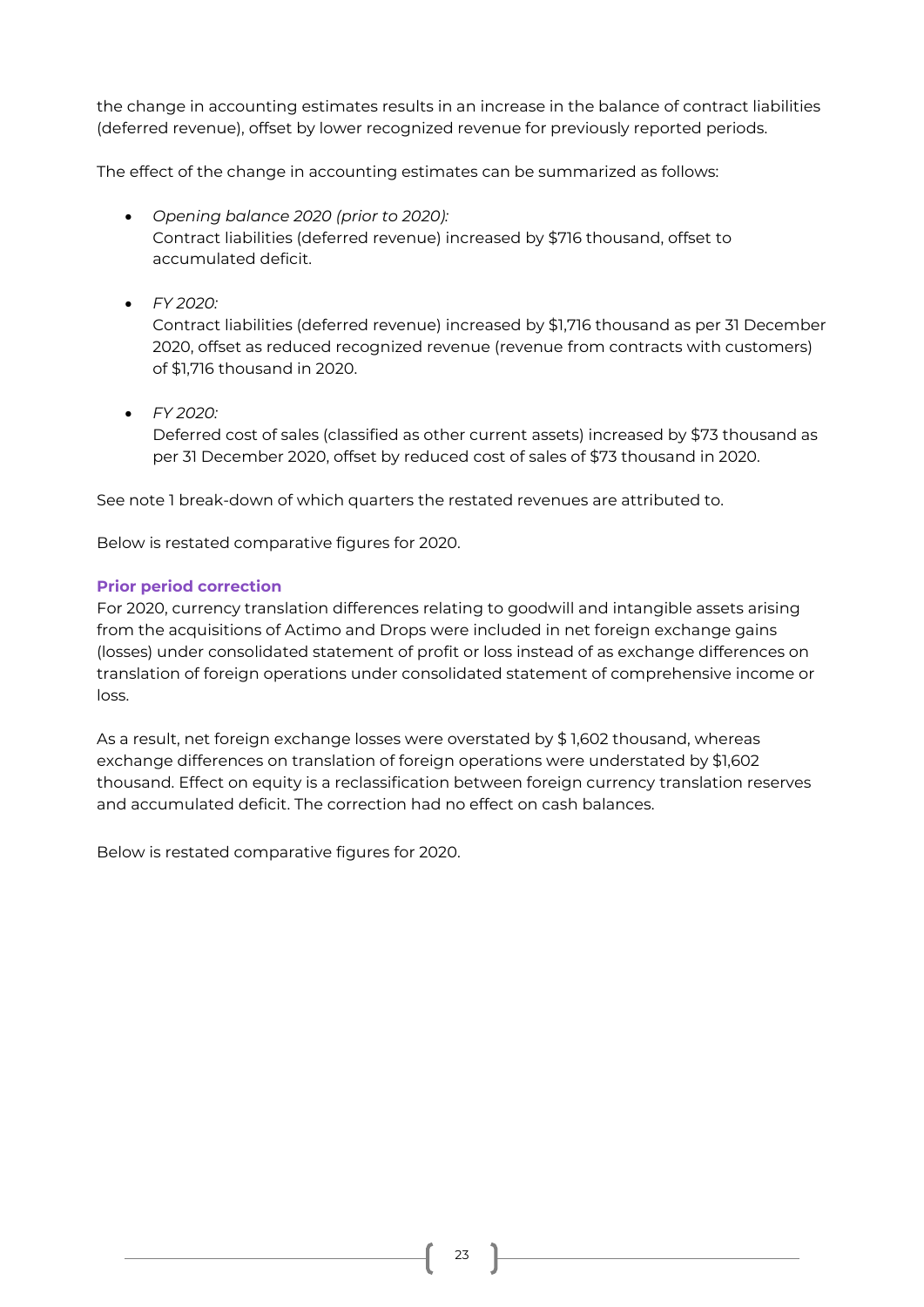## **Restated consolidated statement of profit or loss**

|                                                              | As reported | Kahoot!  | <b>Drops</b>             | Restated  |
|--------------------------------------------------------------|-------------|----------|--------------------------|-----------|
| USD in thousands                                             | 2020        | Adj 2020 | Adj 2020                 | 2020      |
|                                                              |             |          |                          |           |
| Revenue from contracts with customers                        | 30,859      | (1,720)  | 4                        | 29,143    |
| Other operating income                                       | 175         |          |                          | 175       |
| Total revenue and other operating income                     | 31,034      | (1,720)  | 4                        | 29,318    |
|                                                              |             |          |                          |           |
| Cost of sales                                                | 3,790       | (73)     | ۰                        | 3,717     |
| Employee benefit expenses                                    | 31,625      |          | ۰                        | 31,625    |
| Other operating expenses                                     | 11,553      |          | ۰                        | 11,553    |
| Operating profit/(loss) before deprec. and amortiz. (EBITDA) | (15,936)    | (1,647)  | 4                        | (17, 577) |
|                                                              |             |          |                          |           |
| Amortization of intangible assets                            | 1,897       |          |                          | 1,897     |
| Depreciation                                                 | 685         |          | ۰                        | 685       |
| Operating profit/(loss) (EBIT)                               | (18, 517)   | (1,647)  | 4                        | (20, 159) |
|                                                              |             |          |                          |           |
| <b>Financial income</b>                                      | 372         |          |                          | 372       |
| <b>Financial expenses</b>                                    | (329)       |          | ۰                        | (329)     |
| Net change in fair value of financial instruments            | 848         |          | ۰                        | 848       |
| Net foreign exchange gains (losses)                          | (17,510)    | 1,602    | ۰                        | (15,908)  |
| Net financial income (expenses)                              | (16, 619)   | 1,602    |                          | (15,017)  |
|                                                              |             |          |                          |           |
| Profit/(loss) before income tax                              | (35, 136)   | (45)     | 4                        | (35, 176) |
| Income tax                                                   | (656)       | ۰        | $\overline{\phantom{a}}$ | (656)     |
| Profit/(loss) for the period                                 | (34, 481)   | (45)     | 4                        | (34, 520) |

# **Restated consolidated statement of comprehensive income or loss**

|                                                                  | As reported | Kahoot!  | Drops                    | Restated |
|------------------------------------------------------------------|-------------|----------|--------------------------|----------|
| USD in thousands                                                 | 2020        | Adj 2020 | Adj 2020                 | 2020     |
|                                                                  |             |          |                          |          |
| Profit/(loss) for the period                                     | (34,481)    | (45)     | 4                        | (34,520) |
| Other comprehensive income/(loss):                               |             |          |                          |          |
| Items that might be subsequently reclassified to profit or loss: |             |          |                          |          |
| Exchange differences on translation of foreign operations        | (325)       | (1,602)  |                          | (1,927)  |
| Item that are not reclassified to profit or loss:                |             |          |                          |          |
| Exchange difference on translation to another presentation       |             |          | $\overline{\phantom{a}}$ | 17,413   |
| currency                                                         | 17,413      |          |                          |          |
| Total comprehensive income/(loss) for the period                 | (17, 392)   | (1.647)  |                          | (19.034) |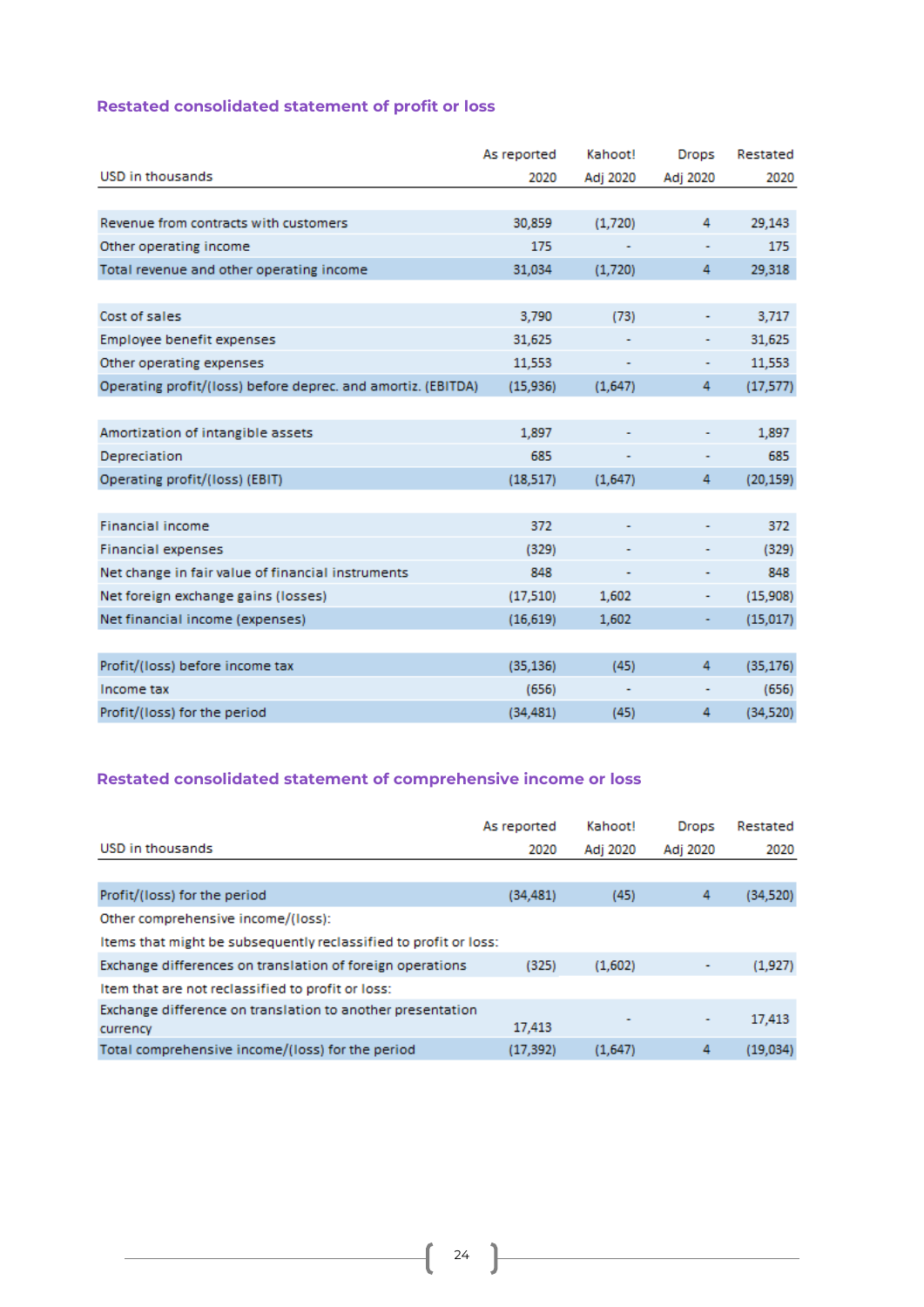## **Restated consolidated balance sheet**

|                                         | As reported | Kahoot!                  | Drops          | Restated  |
|-----------------------------------------|-------------|--------------------------|----------------|-----------|
| USD in thousands                        | 31.12.2020  | Adj 2020                 | Adj 2020       | 2020      |
| <b>ASSETS</b>                           |             |                          |                |           |
| Goodwill                                | 77,745      | ۰                        | 12             | 77,757    |
| Intangible assets                       | 34,373      |                          | ۰              | 34,373    |
| Property, plant and equipment           | 409         |                          |                | 409       |
| Right-of-use assets                     | 3,165       |                          | ۰              | 3,165     |
| Deferred tax asset                      |             |                          | ۰              |           |
| Total non-current assets                | 115,692     |                          | 12             | 115,704   |
|                                         |             |                          |                |           |
| <b>Trade receivables</b>                | 2,671       | $\overline{\phantom{a}}$ | 486            | 3,157     |
| Other current assets                    | 3,316       | 73.                      | (143)          | 3,246     |
| Cash and cash equivalents               | 256,120     | $\overline{\phantom{a}}$ | $\blacksquare$ | 256,120   |
| <b>Total current assets</b>             | 262,108     | 73.                      | 343            | 262,524   |
| <b>TOTAL ASSETS</b>                     | 377,800     | 73                       | 355            | 378,228   |
|                                         |             |                          |                |           |
| <b>EQUITY AND LIABILITIES</b>           |             |                          |                |           |
| Share capital                           | 5,228       |                          | ۰              | 5,228     |
| Share premium                           | 357,383     |                          | ۰              | 357,383   |
| Share-based payments reserves           | 5,542       |                          |                | 5,542     |
| Foreign currency translation reserves   | (375)       | (1,602)                  | ٠              | (1, 977)  |
| <b>Accumulated deficit</b>              | (79, 373)   | (45)                     | 4              | (80, 130) |
| <b>Total equity</b>                     | 288,406     | (1,647)                  | 4              | 286,047   |
|                                         |             |                          |                |           |
| Lease liabilities                       | 2,312       |                          |                | 2,312     |
| Deferred tax liability                  | 5,843       |                          | ۰              | 5,843     |
| Other non-current liabilities           | 15,447      |                          | ۰              | 15,447    |
| <b>Total non-current liabilities</b>    | 23,602      |                          |                | 23,602    |
|                                         |             |                          |                |           |
| Lease liabilities                       | 964         |                          |                | 964       |
| Trade payables                          | 1,817       |                          | ٠              | 1,817     |
| Contract liabilities (deferred revenue) | 27,899      | 1,720                    | 351            | 30,686    |
| Other current liabilities               | 35,111      |                          | ٠              | 35,111    |
| <b>Total current liabilities</b>        | 65,791      | 1,720                    | 351            | 68,578    |
| <b>Total liabilities</b>                | 89,393      | 1,720                    | 351            | 92,180    |
| <b>TOTAL EQUITY AND LIABILITIES</b>     | 377.800     | 73                       | 355            | 378.228   |

<u> 1980 - Johann Barbara, martxa a</u>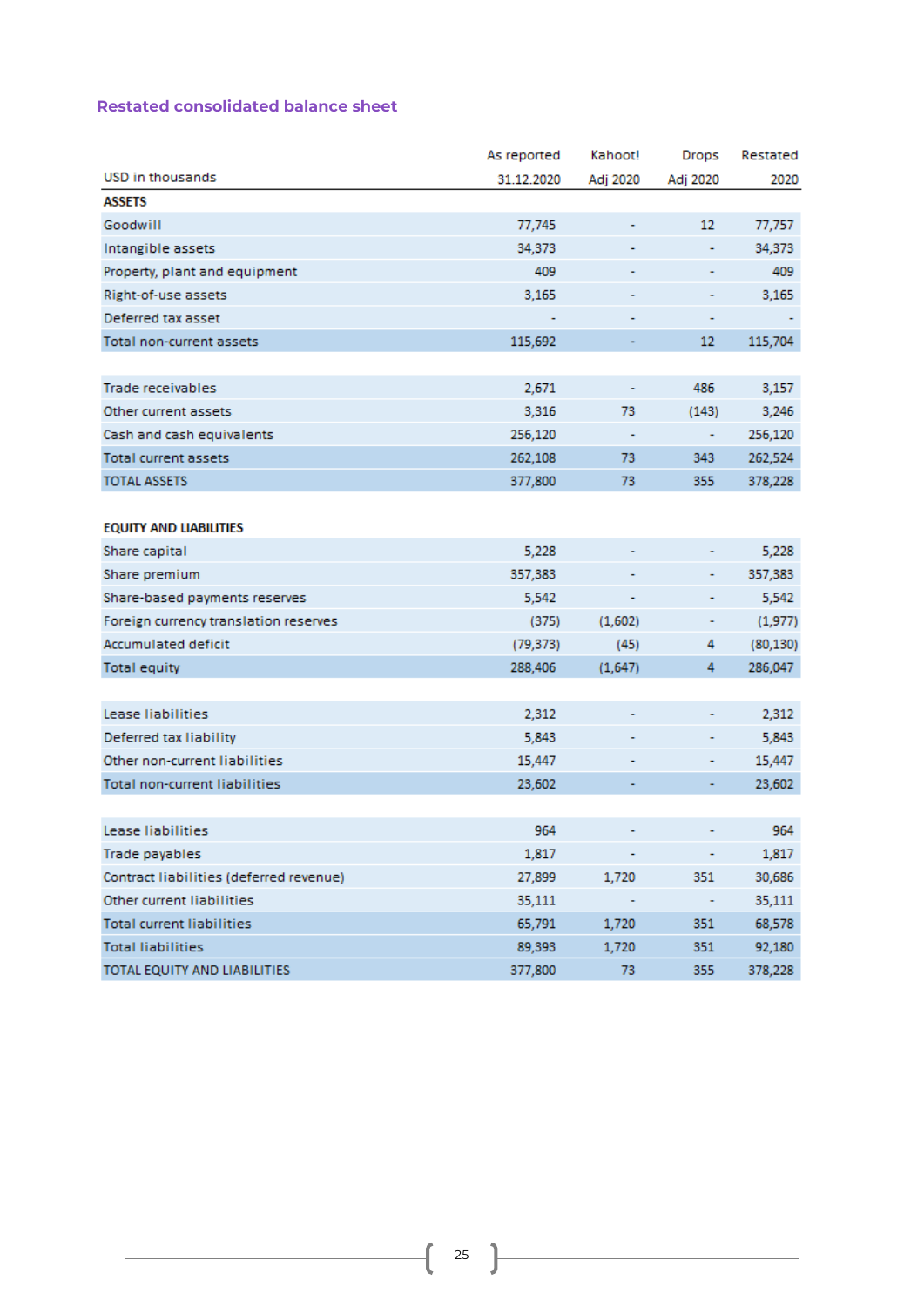# **Restated consolidated statement of cash flows**

|                                                              | As reported | Kahoot!  | Drops    | Restated  |
|--------------------------------------------------------------|-------------|----------|----------|-----------|
| USD in thousands                                             | 2020        | Adj 2020 | Adj 2020 | 2020      |
| Cash flows from operating activities                         |             |          |          |           |
| Profit/(loss) before income tax                              | (35, 136)   | (45)     | 4        | (35, 177) |
| Adjustments for:                                             |             |          |          |           |
| Paid taxes                                                   |             |          |          |           |
| Depreciation and amortization                                | 2,582       |          |          | 2,582     |
| Net interest income                                          | (329)       |          |          | (329)     |
| Share-based payments expense                                 | 3,069       |          | ۰        | 3,069     |
| Change in trade and other receivables                        | 279         | (73)     | (486)    | (280)     |
| Change in contract liabilities (deferred revenue)            | 13,807      | 1,720    | 351      | 15,878    |
| Change in trade payables                                     | 591         |          |          | 591       |
| Change in other current assets and other liabilities         | 32,191      | (1,602)  | 131      | 30,720    |
| Interest received                                            | 372         |          |          | 372       |
| Net cash flow from operating activities                      | 17,426      |          |          | 17,426    |
|                                                              |             |          |          |           |
| Cash flows from investing activities                         |             |          |          |           |
| Payment for acquisition of subsidiary, net of cash acquired. | (34,227)    |          |          | (34, 227) |
| Payment for intangible assets                                |             |          |          |           |
| Payment for property, plant and equipment                    | (214)       |          |          | (214)     |
| Net cash from investing activities                           | (34, 441)   |          |          | (34, 441) |
|                                                              |             |          |          |           |
| Cash flows from financing activities                         |             |          |          |           |
| Proceeds from issuance of ordinary shares                    | 241,931     |          |          | 241,931   |
| Transaction costs on issuance of ordinary shares             | (10, 237)   |          |          | (10, 237) |
| Repayments of lease liabilities                              | (537)       |          |          | (537)     |
| Paid interest on lease liabilities                           | (78)        |          |          | (78)      |
| Net cash from financing activities                           | 231,079     |          | ۰        | 231,079   |
|                                                              |             |          |          |           |
| Net increase/(decrease) in cash and cash equivalents         | 214,064     |          | ۰        | 214,064   |
| Cash and cash equivalents beginning of the period            | 40,851      |          |          | 40,851    |
| Effects of exchange rate changes on cash and cash equiv.     | 1,205       |          |          | 1,205     |
| Cash and cash equivalents as of end of period                | 256,120     |          |          | 256,120   |

 $\overline{\mathfrak{l}}$